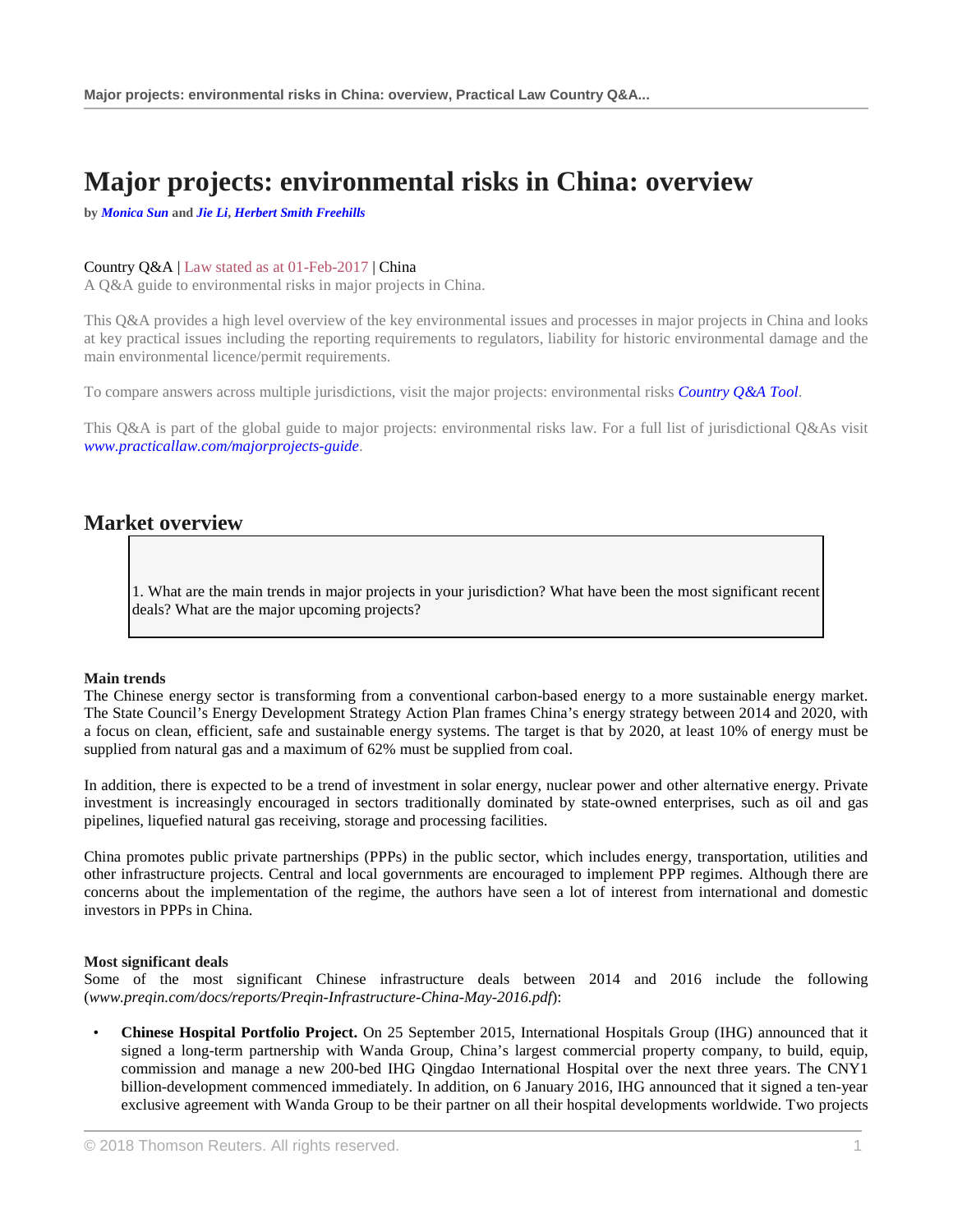have been initially prioritised under the second agreement, one is a 1,000-bed hospital in Shanghai and the other is a 500-bed project in Chengdu. Wanda said it would invest up to GB£1.5 billion in the first three projects, with IHG targeting revenue of at least GB£300 million (*www.ihg.co.uk/latest-news/ihg-and-wanda-announce-23-year-partnership-in-qingdao.html and www.ihg.co.uk/latest-news/ihg-and-wanda-group-announce-10-year-exclusive-global-hospital-partnership.html*).

- **United PV Chinese Solar Development Project.** On 25 May 2015, United Photovoltaics Group announced that it would partner up with Huaxia Life Insurance Company Limited to develop solar power plants in China, with a total installed capacity of 1GW and an aggregate consideration of CNY9 billion, in the coming two years (*http://unitedpvgroup.com/en/news-events/press-releases/detail/article/huaxia-life-invests-rmb9-billion-insurance-fund -to-jointly-develop-1gw-solar-power-plants-with-unite*).
- **930MW Hareon Solar Portfolio Project.** On 13 May 2015, United Photovoltaics Group announced its agreement with Hareon Solar Technology Company Limited under which United PV acquired 17 solar power plant projects under Hareon Solar with a total installed capacity of 930MW, which is currently the world's largest-scale single solar power plant acquisition. As estimated in the agreement, the aggregate consideration for the acquisition amounted to CNY8.8 billion, a record-high amount for solar power plants acquisitions in the year (*http://unitedpvgroup.com/en/news-events/press-releases/detail/article/united-pv-acquires-930mw-solar-power-plant-p rojects*).
- **ChongQing SongZao Sembcorp Electric Power Project**. In December 2015, Sembcorp Industries formed a joint venture with Chongqing Energy Investment Group's subsidiary to invest in a mine-mouth 1,620MW coal-fired power project in Chongqing municipality. It is expected to commence commercial operation by the first quarter of 2017. The total investment value will be approximately CNY6 billion (*www.sembcorp.com/en/media/media-releases/utilities/2015/december/sembcorp-forms-joint-venture-to-invest-in-chon gqing-power-project/*).
- **Jinko Solar Project.** On 30 July 2014, JinkoSolar Holding Co., Ltd (Jinko), a global leader in the solar photovoltaic industry, announced that the China Development Bank International, the Macquarie Greater China Infrastructure Fund, a fund managed by Macquarie Infrastructure and Real Assets, and New Horizon Capital agreed to invest a total of US\$225 million in Jinko's downstream solar power project business. The three investors are expected to provide support and additional resources to facilitate Jinko's business development in terms of project financing, project development, project operation and global green energy network (*www.jinkosolar.com/press\_detail\_954.html?lan=fr*).
- **Tian Lun Gas Holdings Project.** On 18 May 2015, IFC, a member of the World Bank Group, and a fund managed by the IFC Asset Management Company invested US\$150 million in China Tian Lun Gas Holdings Limited to help expand the company's natural gas distribution infrastructure in China. The equity investment is expected to substantially increase the supply of natural gas, a cleaner and more economical form of energy than traditional fuels such as coal, diesel, and gasoline, particularly in less developed Chinese cities over the next three years (*http://ifcextapps.ifc.org/ifcext%5CPressroom%5CIFCPressRoom.nsf%5C0%5C2E12B4F5FEB9328F85257E490018 CC45*).
- **100MW Dingbian Solar Power Plant Project.** On 28 January 2016, Kong Sun Holdings Limited announced that the Group acquired a PV power plant in Dingbian County, Yulin City and Shaanxi Province, with installed capacity of 100MW. The construction of the PV power plant has been completed and connected to the power grid since January 2016. The total consideration of the PV power plant is CNY895 million (*www.kongsun-hldgs.com/wp-content/uploads/2016/01/Kongsun\_PV-Power-Plant-in-Dingbian-Shaanxi\_EN\_FN.pdf*).
- **100MW Hubei Solar Power Project.** On 30 July 2015, United PV announced that, one of its wholly-owned subsidiaries entered into an acquisition agreement with Hubei Qixing Auto-Body Company Limited, whereby United PV acquired a 100MW solar power project owned by Hubei Jingtai for CNY850 million. Hubei Jingtai's 100MW solar power project, the largest single plant in Hubei Province, achieved on-grid connection in the second quarter of 2015 and enjoyed the beneficial feed-in tariff (*http://unitedpvgroup.com/en/news-events/press-releases/detail/article/united-pv-acquires-100mw-solar-power-project -in-hubei*).
- **Goldtrust Water Project.** On 27 April 2015, China Water Affairs Group Limited, a leading integrated water service provider in China, announced that the company entered into an agreement with AIRRO Cayman Holding IV CORP.,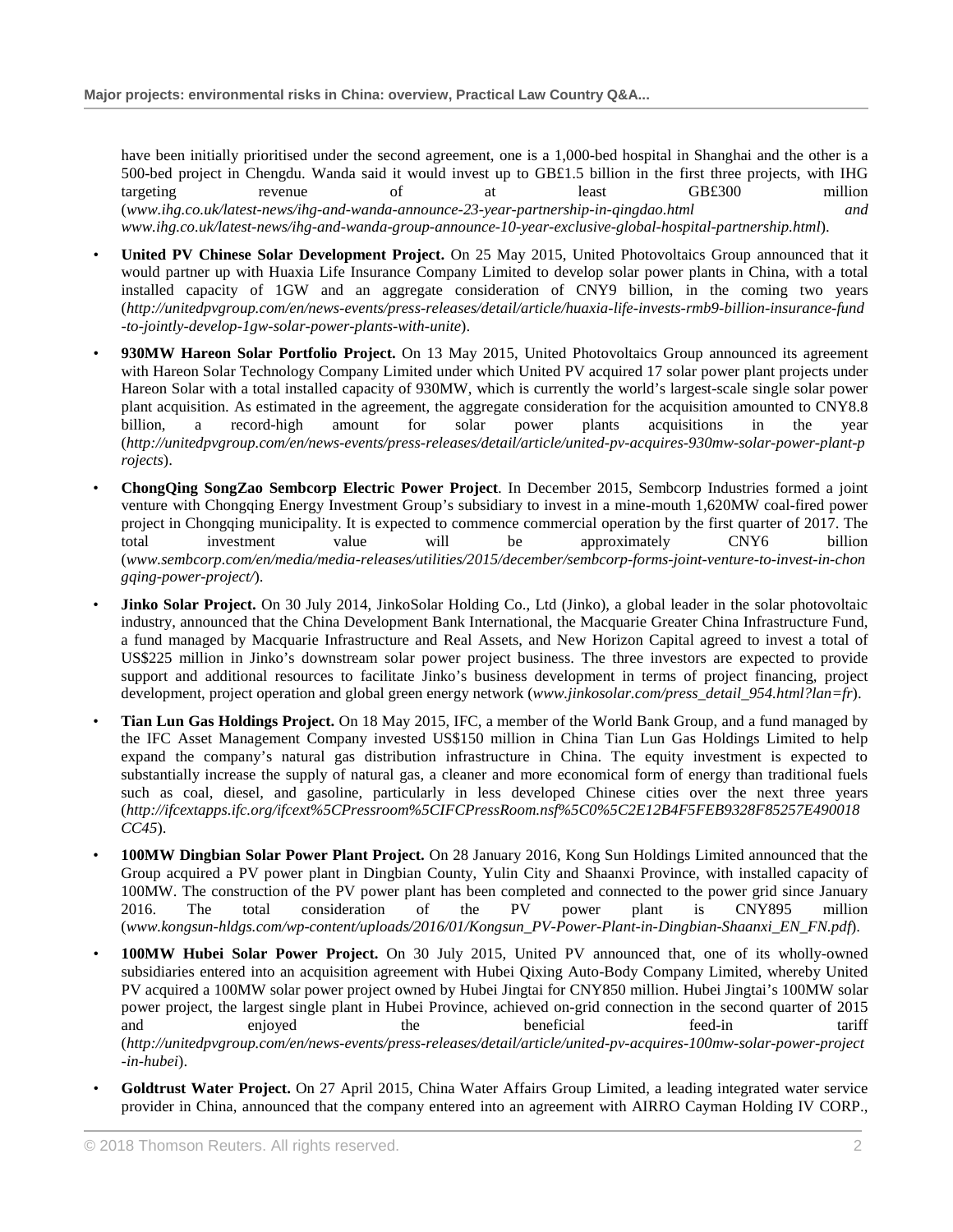managed by JP Morgan Asset management Real Asset (Asia) Ltd, and Ms. Lu Hai, to acquire 100% of interest in Goldtrust Water Holdings Ltd. for a total consideration of US\$109.71 million in cash. It is the single largest acquisition of the group. In addition, the acquisition is also expected to secure 1.13 million tons per day increase in overall water supply and sewage treatment capacity in the future (*www.chinawatergroup.com*/*News\_View.asp?NewsID=161*).

• **Hua Nan Expressway Project**. On 15 May 2015, Macquarie International Infrastructure Fund Limited announced that it has agreed to sell its 81% effective interest in Hua Nan Expressway (HNE) for a total cash consideration of S\$110 million. The deal will be made with Topwise Consultants Limited, an existing shareholder of HNE (*www.macquarie.com/us/about/newsroom/2015/hua-nan-expressway*).

#### **Upcoming projects**

The 13th Five-Year Social and Economic Development Plans approved on 16 March 2016 set out the goals and plans for China's development in the next five years. Infrastructure, upgrading and environment improvement are among the most important goals. China plans to build or upgrade around 30,000 km highways and build up more than 50 new civil airports. At the same time, the government is promoting the "One Belt, One Road" policy for the construction of the regional trade route. There will be great opportunities for construction, engineering and environmental management.

In relation to environmental protection, the Plans provide opportunities in clean energy and energy-saving/environmental protection technologies sector. In the near future, the authors expect that more direct investment or PPPs in these sectors will be open to investors.

# **Legal framework and authorities**

# **Domestic laws and regulations**

2. What are the main domestic environmental laws and regulations applicable to major projects?

#### **Overview**

China's legal system is based on the Constitution and is made up of written laws, regulations, rules, directives, and local laws and regulations. Laws are often expressed as relatively general principles or concepts rather than detailed (as more often seen in common law systems). Instead, the details are dealt with in regulations issued by the State Council and departmental rules issued by the State Council's various ministries and departments. The local People's Congress and local government can also enact local legislation and issue local administrative rules, which are applicable to a particular region. Inconsistency between the rules from different sources can sometimes cause difficulties in interpretation and implementation of the rules in China. In addition, detailed implementing regulations are often not available when the primary legislation first becomes effective and therefore disparity can arise between a published law and its implementation in practice. Court judgments do not constitute binding precedents, although they are used for the purposes of judicial reference and guidance.

The domestic legal regime of environmental law is set out more specifically in various national laws, as well as administrative, departmental and local regulations, and national or local standards.

**National laws.** The National People's Congress (NPC) and the Standing Committee of the NPC are empowered by the Constitution to promulgate national laws, which serve as the primary legislation. The main domestic environmental laws are the:

• Law of the People's Republic of China (PRC) on Environmental Protection Law*,* which is the cardinal law for environmental protection in China and sets out the basic principles for environmental protection, including the administration of pollution prevention and control, environmental impact assessments and control of pollutant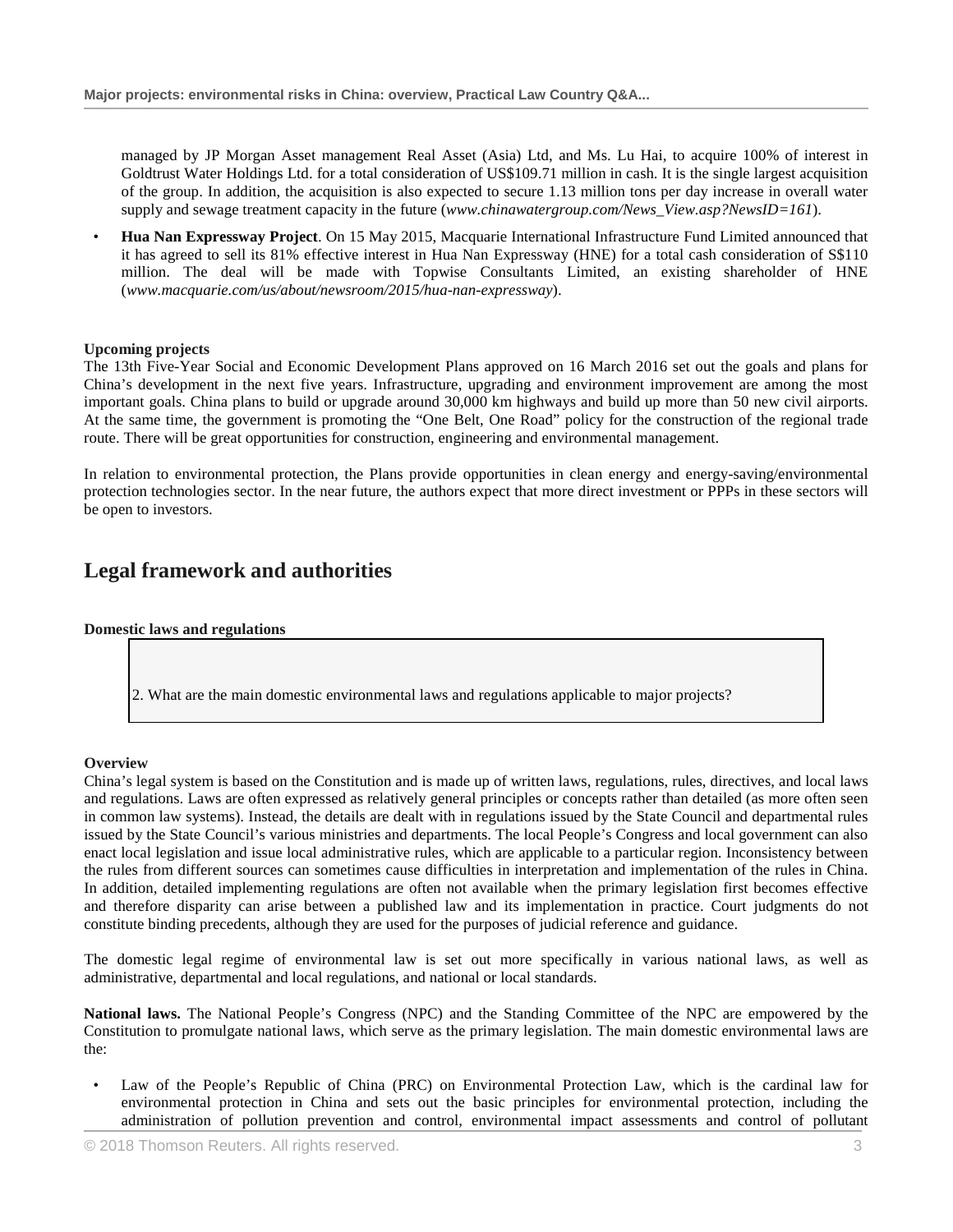discharges.

- Law of the PRC on Marine Environmental Protection Law, which provides the legal framework for protecting the marine environment and resources, maintaining the ecological balance and preventing pollution damage, including pollution caused by offshore oil, gas exploration and exploitation.
- Law of the PRC on Water Pollution Prevention.
- *•* Law of the PRC on Air Pollution Prevention*.*
- Law of the PRC on Prevention and Control of Environmental Noise Pollution.
- Law of the PRC on the Prevention and Control of Environmental Pollution by Solid Waste.
- *•* Law of the PRC on Evaluation of Environmental Effects*.*
- Law of the PRC on Prevention and Control of Radioactive Pollution.
- Law of the PRC on the Protection of Oil and Natural Gas Pipeline.

**Administrative regulations.** The State Council has published various administrative regulations in accordance with national environmental laws. These regulations address the administrative issues concerning different aspects of the environmental protection law. For example, administrative regulations in relation to the offshore oil and gas sector include Regulations on Environmental Protection of Offshore Oil Exploration and Exploitation, which provide a number of important environmental requirements applying to all offshore petroleum operations, including the preparation of an environmental impact assessment report, the capacity of emergency response and anti-pollution equipment installed on platforms, whether fixed or mobile.

The Regulations on Safety Supervision and Management of Civilian Nuclear Facilities provide detailed requirements for the licensing system for the development of civilian nuclear facilities in China (including construction permits, nuclear plant operation permits and operator licence and staff permits) and also provide that the National Nuclear Safety Administration and its dispatched institutions are in charge of safety supervision and the management of civilian nuclear facilities.

**Departmental rules/local regulations.** Relevant departments at central government level and local legislature and local people's governments have issued detailed regulations and rules to implement and provide more detailed rules on the national laws and administrative regulations. For example:

- The Offshore Environmental Protection Regulations set out the general environmental requirements relating to offshore oil exploration and exploitation.
- The Implementation Rules for the Regulations on Environmental Protection of Offshore Oil Exploration and Exploitation further specify the implementation details, such as the timing and scope of the environmental inspection to be conducted by the environmental authority.
- The Interim Provisions on Managing the Decommissioning and Abandonment of Offshore Oil and Gas Production Facilities provide a basis for oil and gas field abandonment and decommissioning at the end of production life.
- The Implementation Rules of Civil Liability Insurance for Oil Pollution Damage state that registered owners of ships within China's territorial sea, whether or not the flag of the ship is Chinese, should maintain ship oil pollution civil liability insurance or obtain corresponding financial guarantees of a prescribed amount of special drawing rights.

**National/local standards.** Environmental protection standards are issued at both the national and local levels. Local governments can formulate local environmental quality standards for items not specified at national level. With regard to items already specified in the national standards, they may formulate more stringent local standards. The local environmental quality standards must be submitted to the competent authority for record.

National standards include those on environmental quality and pollutant discharge levels. For example, the discharge of any oil-polluted water from a cabin or deck of a vessel is subject to Discharge Standard for Ship Pollutant (GB3552-83) and the discharge of waste from the oil extraction industry is subject to Discharge Standard for Oil-polluted Water of Ocean Oil Exploitation Industry (GB4914-85). In addition, the assessment and management of air quality is subject to Ambient Air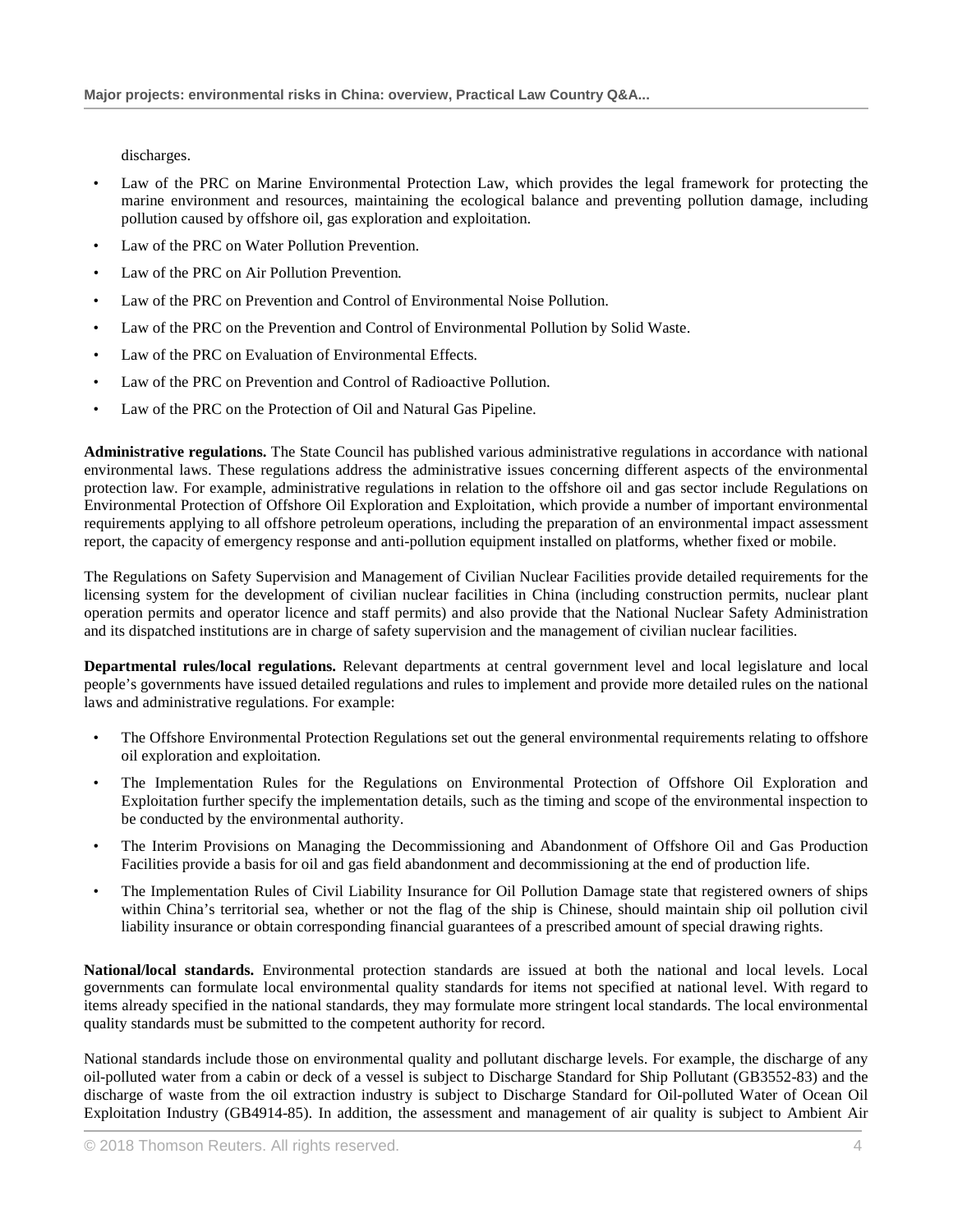Quality Standards (GB3095-2012).

#### **High-risk areas**

Unlike in other areas of law, the concept of punitive damages is not found in China environmental legislation.

The Environmental Protection Law provides that biodiversity should be protected. In December 2015, the General Office of State Council and Central Committee of the Communist Party of China issued a Pilot Reform Program of the Ecological Environmental Damage Compensation System (Pilot Program). Certain provinces have been selected to carry out the Pilot Program between 2015 and 2017. A nationwide eco-environmental damage compensation system will be launched on a trial basis in 2018 and is expected to be developed by 2020. Under the Pilot Program, where an incident of environmental contamination or ecological disruption occurs in a key ecological function area or development-prohibited area specified in a national or provincial main-function-oriented zoning plan (that is, a territorial development plan dividing exploitation of China's territory into four categories: optimal; priority; limited and prohibited exploitation), the liable entity must compensate for eco-environmental damage. This compensation includes:

- Expenses for the removal of contaminants.
- Eco-environmental remediation expenses.
- Compensation for the loss of the service functions of eco-environments.
- Compensation for the cost of eco-environmental damage investigations, appraisals, and assessments.
- Other reasonable expenses.

3. What reforms are currently in progress/being considered to domestic environmental legislation? What is their likely impact? What is the timing?

A booming economy in China has, in the past, come at the expense of environmental protection and environmental degradation has resulted in a need for sustainable development. One of the biggest issues for China in the near future is how to strike a balance between environmental protection and economic growth.

Environmental policies in China are primarily determined by the Five-Year Social and Economic Development Plans, which are supplemented by more specific Five-Year Environmental Plans. The 13th Five-Year Plan (2016–2020) emphasises environmental protection and sets out the following goals for environmental protection in the next five years (by 2020):

- Reduction of water consumption by 35%, compared to the 2013 figure.
- Total consumption of primary energy to be lower than five billion tons of standard coal.
- Reduction of energy consumption per unit of GDP by 15% (compared to the 2015 figure).
- Reduction of carbon dioxide emissions per unit of GDP by 40-45% (compared to the 2015 figure).

In recent years, enhanced environmental awareness has led to improvements in the environmental legal system. Stricter regulations and enforcement are also expected in the future, in particular in line with a series of recent environmental pollution incidents, including serious haze pollution in major cities, the 2015 Tianjin explosion and the 2013 CNPC Dalian fuel tank explosion in China.

**International conventions and agreements**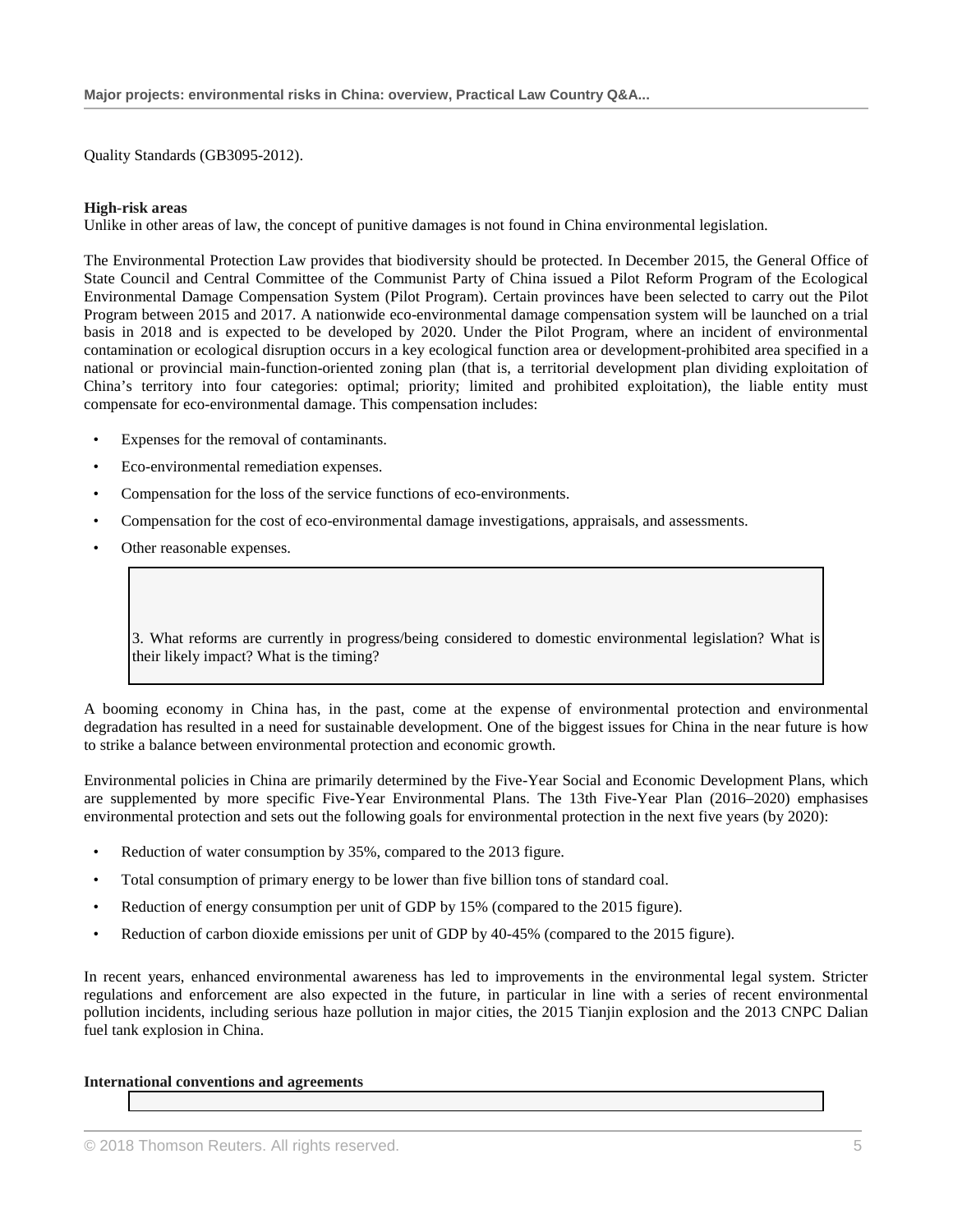4. What are the main environmental international conventions and agreements that are relevant to major projects and to which your jurisdiction is a signatory? To what extent have they been implemented into national law?

#### **International conventions and agreements**

China has acceded to a number of international conventions and agreements in respect of environmental protection, which include for example:

- Marine environment and pollution:
	- International Convention on Civil Liability for Oil Pollution Damage 1969 and 1992;
	- International Convention for Civil Liability for Bunker Oil Pollution Damage 2001;
	- International Convention on the Prevention of Marine Pollution by Dumping of Wastes and Other Matter 1972.
- Nuclear damage:
	- Convention on Assistance in Case of a Nuclear Accident or Radiological Emergency 1986;
	- Convention on Early Notification of a Nuclear Accident 1986;
	- Convention on Nuclear Safety 1994.
- Habitats and species:
	- Convention on International Trade in Endangered Species of Wild Fauna and Flora 1973;
	- Convention on Biological Diversity 1992.
- Climate change:
	- United Nations Framework Convention on Climate Change 1992;
	- Kyoto Protocol 1997;
	- Paris Agreement 2016.
- Waste and hazardous substances: Basel Convention on the Control of Transboundary Movements of Hazardous Wastes 1989.
- Others<sup>-</sup>
	- United Nations Convention to Combat Desertification 1994;
	- Montreal Protocol on Substances that Deplete the Ozone Layer 1987;
	- Convention on Wetlands of International Importance Especially as Waterfowl Habitat (Ramsar) 1971.

#### **Implementation into domestic law**

The State Council concludes conventions and agreements with foreign states, the Standing Committee of the National People's Congress decides on the ratification and abrogation of conventions and agreements and the President ratifies and abrogates conventions and agreements based on Standing Committee's decisions (*Article 3, Conventions Conclusion Procedure Law*). After this procedure, the conventions and agreements take effect officially in China.

China adopts the ''transformation method'', which means that corresponding domestic laws or rules will be issued or amended to enforce the convention rectified domestically. However, in the case of conflict between domestic law and conventions, the implementation of international conventions or agreements remains controversial and a case-by-case analysis may be needed.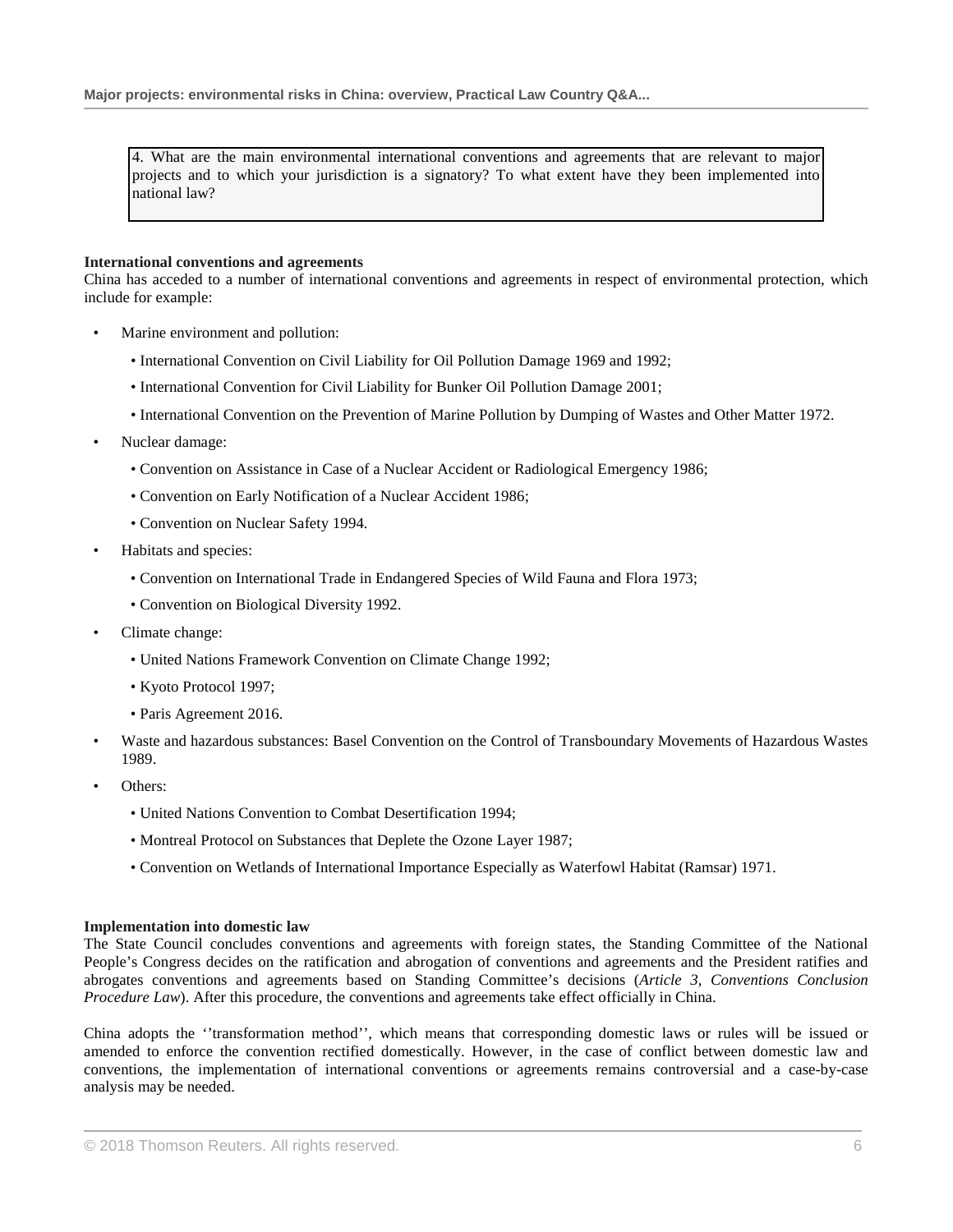#### **Regulatory authorities**

5. What are the main authorities and bodies responsible for environmental policy and enforcement?

#### **Ministry of Environmental Protection (MEP)**

**Main responsibilities.** The responsibilities of the MEP include:

- Establishing and improving basic rules for environmental protection.
- Co-ordinating, co-operating, supervising and administering the major environmental problems.
- Prevention and control of environmental pollution.
- Carrying out environmental impact assessments on delegation by the State Council.

The actual implementation of environmental policies at the sub-national level is vested in environmental protection bureaus (EPBs), which are in charge of monitoring industrial pollution discharges, site inspections, issuing discharge fees/fines and prosecution. Currently, the MEP has issued 27 administrative approvals, which mainly concern civil nuclear utilities, radioactive articles and hazardous waste. EPBs also have power to approve specific administrative items, which will be published on their websites.

**Powers.** EPBs have investigation and enforcement powers on breach of, or non-compliance with, laws and regulations relating to environmental protection. Enforcement powers include, among others:

- The imposition of fines.
- Ordering the suspension of production or business.
- The temporary suspension or rescission of permits or business licences.

#### **National Energy Administration (NEA)**

**Main responsibilities.** The NEA has broad duties such as:

- Working out energy development strategies, planning and policies.
- Making suggestions on structural reform.
- Administering energy resources, such as petroleum and natural gas.
- Proposing policy measures for developing new energy resources and energy conservation in the energy industry.
- Conducting international energy co-operation.
- Being in charge of the protection of oil and gas pipelines nationwide.

**Powers.** The NEA has investigation and enforcement powers on breach of, or non-compliance with, energy-related laws and regulations (such as the Renewable Energy Law and the Natural Gas Pipeline Protection Law). Enforcement powers include, among others, imposing fines.

#### **State Oceanic Administration (SOA)**

**Main responsibilities.** The SOA was established under the Ministry of Land and Resources and its responsibilities include:

• Undertaking broad duties of co-ordinating the marine monitoring, scientific research, waste dumping, development and utilisation work.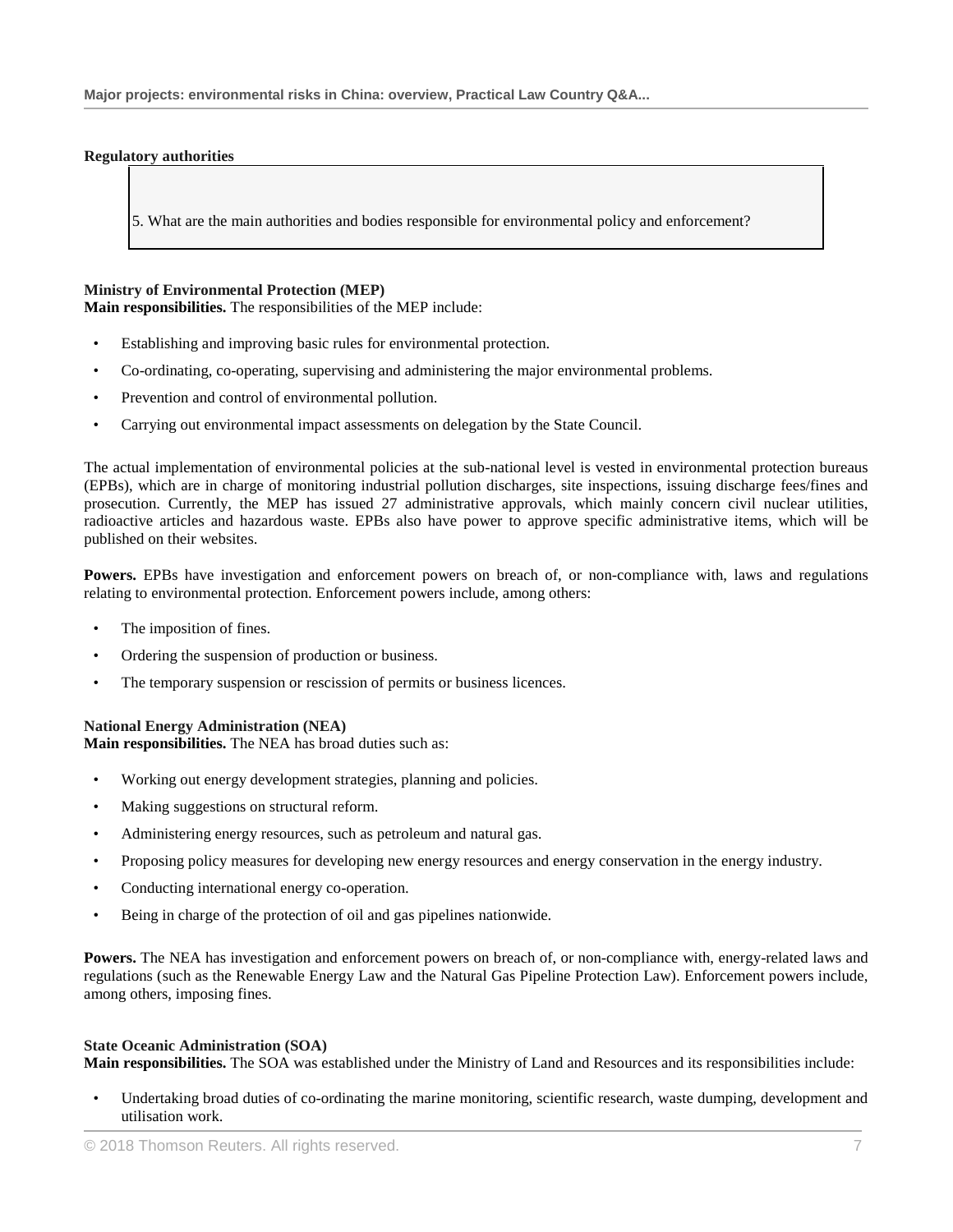- Setting up and improving the marine administration systems.
- Monitoring, evaluating and disclosing information about marine economic operations.
- Regulating the use of sea areas and protecting the marine environment.

**Powers.** The SOA has investigation and enforcement powers on breach of, or non-compliance with, laws and regulations on marine environmental protection. Enforcement powers include, among others:

- Administrative warnings.
- The imposition of fines.
- The confiscation of illegal gains.
- Ordering the suspension of production.
- The temporary suspension or rescission of permits.

#### **State Administration of Work Safety (SAWS) Main responsibilities.** The SAWS is responsible for:

- Drafting laws and regulations on work safety, and supervising and administering work safety nationwide.
- Organising, guiding and supervising the performance evaluation of special operation staff.
- The evaluation of safety qualifications of the chief persons in charge and the work safety management personnel of the production and operation entities in the industrial, mining, commercial and trade sectors.

**Powers.** The SAWS has investigation and enforcement powers on breach of, or non-compliance with, laws and regulations on work safety. Enforcement powers include, among others:

- The imposition of fines.
- The confiscation of illegal gains.
- Ordering the suspension of production and business.

# **Ministry of Transport (MOT)**

**Main responsibilities.** The MOT's responsibilities include:

- Supervising and administering water transport safety, including inspection.
- The registration and pollution prevention of vessels and relevant water facilities and emergency responses.

**Powers.** The MOT has investigation and enforcement powers on breach of, or non-compliance with, regulations on water transport safety. Enforcement powers include, among others:

- The imposition of fines.
- The confiscation of illegal gains.
- Ordering the suspension of production and business.

# **Bureau of Fishery of the Ministry of Agriculture (BFMA)**

**Main responsibilities.** The BFMA's duties include, among others, the environmental protection of fishery waters, investigation of major fishery pollution accidents and protection of fishery resources.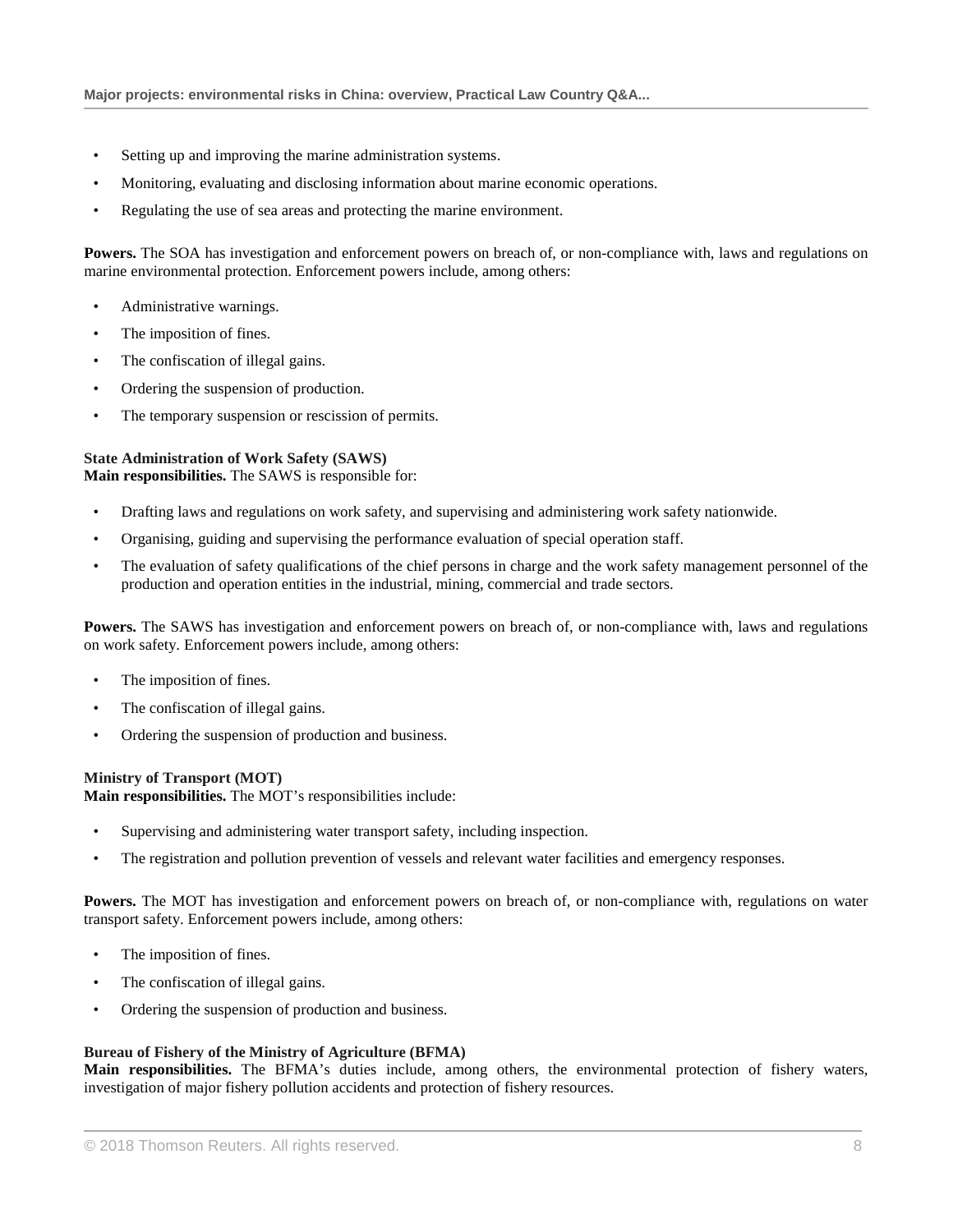**Powers.** The BFMA has investigation and enforcement powers on breach of, or non-compliance with, laws and regulations on fishery pollution. Enforcement powers include, among others:

- Administrative warnings.
- The imposition of fines.
- The confiscation of illegal gains.
- Ordering the suspension of production.

# **National Nuclear Safety Administration (NNSA)**

**Main responsibilities.** The NNSA is the licensing and regulatory body that monitors the safety of nuclear facilities and is responsible for the licensing and the import of nuclear safety facilities. It also maintains international agreements regarding safety.

**Powers.** The NNSA has investigation and enforcement powers on breach of, or non-compliance with, regulations on nuclear safety. Enforcement powers include, among others:

- Administrative warnings.
- Ordering the suspension of production and business.
- The rescission of permits.

#### **National Development and Reform Commission (NDRC) Main responsibilities.** The NDRC is responsible for:

- Establishing carbon emission trading markets.
- The administration, supervision and guidance for the operation of such market.

**Powers.** The NDRC has investigation and enforcement powers on breach of, or non-compliance with, laws and regulations on energy development. Enforcement powers include, among others, imposing fines.

For contact details for the above authorities and their websites, see box, *The regulatory authorities*.

# **Environmental incidents and damage**

**Risks**

6. What are the main environmental risks faced by major projects in your jurisdiction?

Public awareness of environmental protection has led to major projects with environmental risks being delayed or aborted. For example, there have been public protests against the construction of paraxylene (PX) chemical plants in several cities (including Dalian, Xiamen, Maoming and Shanghai) since 2007. In addition, serious air pollution, including the particle pollution (including particulate matter 2.5 micrometers or less in diameter) in major cities has been a significant issue in China. According to the data published by Friends of Nature, an influential environment protection NGO, 20% of the environmental public interest suits brought in 2015 are about air pollution.

Chinese central and local governments are under public pressure to improve environment quality. Environmental legislation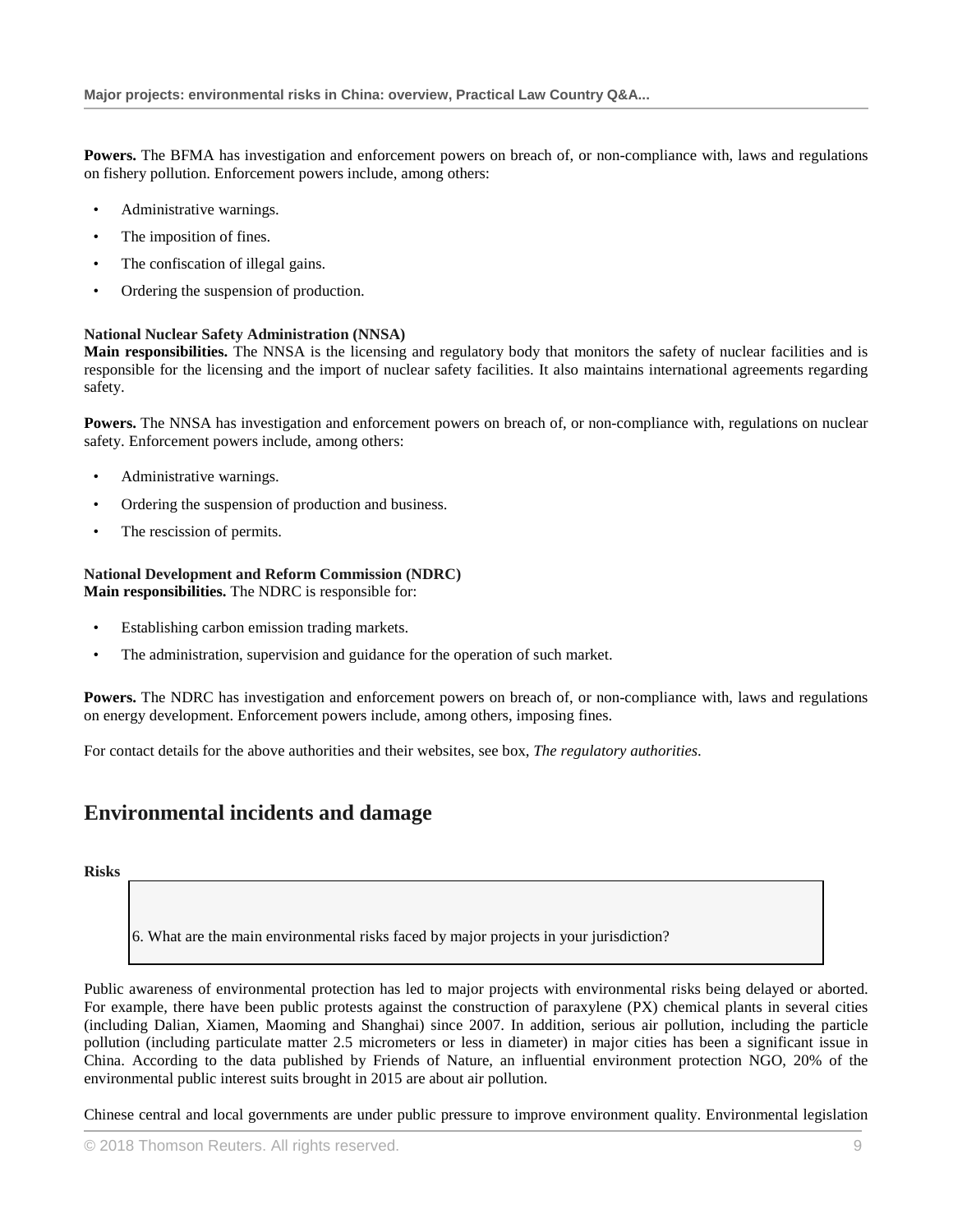and enforcement has largely improved in the recent years and more environmental laws and regulations are being published to establish a more comprehensive and stricter legislation system. In addition, regulators' stricter enforcement and the newly established environmental public interest ligation have further contributed to the development of China's environmental legal system.

# **Types of liability**

7. What types of liability exist for environmental incidents or damage in major projects? What are the reporting requirements to regulators? What defences are available?

# **Liabilities**

**China's environmental liability regime.** The Environmental Protection Law lays down the foundation for environmental protection responsibilities and liabilities, such as:

- **Environmental impact assessment (EIA).** Before the commencement of a construction project, the EIA must be carried out on the likelihood of the pollution to be produced by the project, its impact on the environment and the proposed preventive and curative measures. It must also be approved by the competent environmental protection bureaus (EPBs).
- **''Three synchronisation'' system***.*The law also establishes a so-called ''three synchronisation'' system (that is, that the design, construction and operation of the principal parts of a project must be synchronised with the design, construction and operation of appropriate pollution prevention and control facilities). No operation is permitted to commence until the pollution prevention and control facilities are examined and approved by the same competent EPBs that approve the EIA.
- **Discharge permit system.** All plants and facilities that directly or indirectly discharge hazardous or controlled substances must register with the competent EPBs and apply for a discharge permit. In addition, polluters must pay discharge fees (*see Question 16*).
- **Polluter pays principle.** The polluter must bear the costs of cleaning up environmental pollution that it causes, pay discharge fees on waste releases that exceed discharge standards and invest in waste treatment facilities. Chinese legislation uses various different terms for the identity of the polluter. This creates difficulties and uncertainties in practice.

The failure to comply with environmental laws and regulations in China can result in civil liability (including tortious liability), administrative liability, and in extreme circumstances, criminal liability (*see Question 9*).

**Civil liability.** If any pollutant discharge of an entity results in property damage or personal injury to a third party, the entity may be subject to civil claims from the third party affected (*Tortious Liability Law*). Other environmental laws and regulations also set out tortious liability for environmental pollution damage.

Both the environmental tortious liability and ultra-hazardous liability under the Tortious Liability Law are no-fault liabilities, unless the national laws specify the circumstances in which the polluter may not be liable (for example, force majeure events or damage intentionally caused by the victim). The liability for nuclear incidents resulting from a nuclear installation or nuclear damage involving nuclear substances is also a no-fault liability. Therefore a regime similar to strict liability under the English law applies in such cases.

On the burden of proof, the Tortious Liability Law provides that where any dispute arises over environmental pollution, the polluter must assume the burden to prove that it should not be liable or its liability should be mitigated in certain circumstances as provided by national laws, and to prove that there is no causation between its conduct and the damage. Damage resulting from environmental pollution can extend to: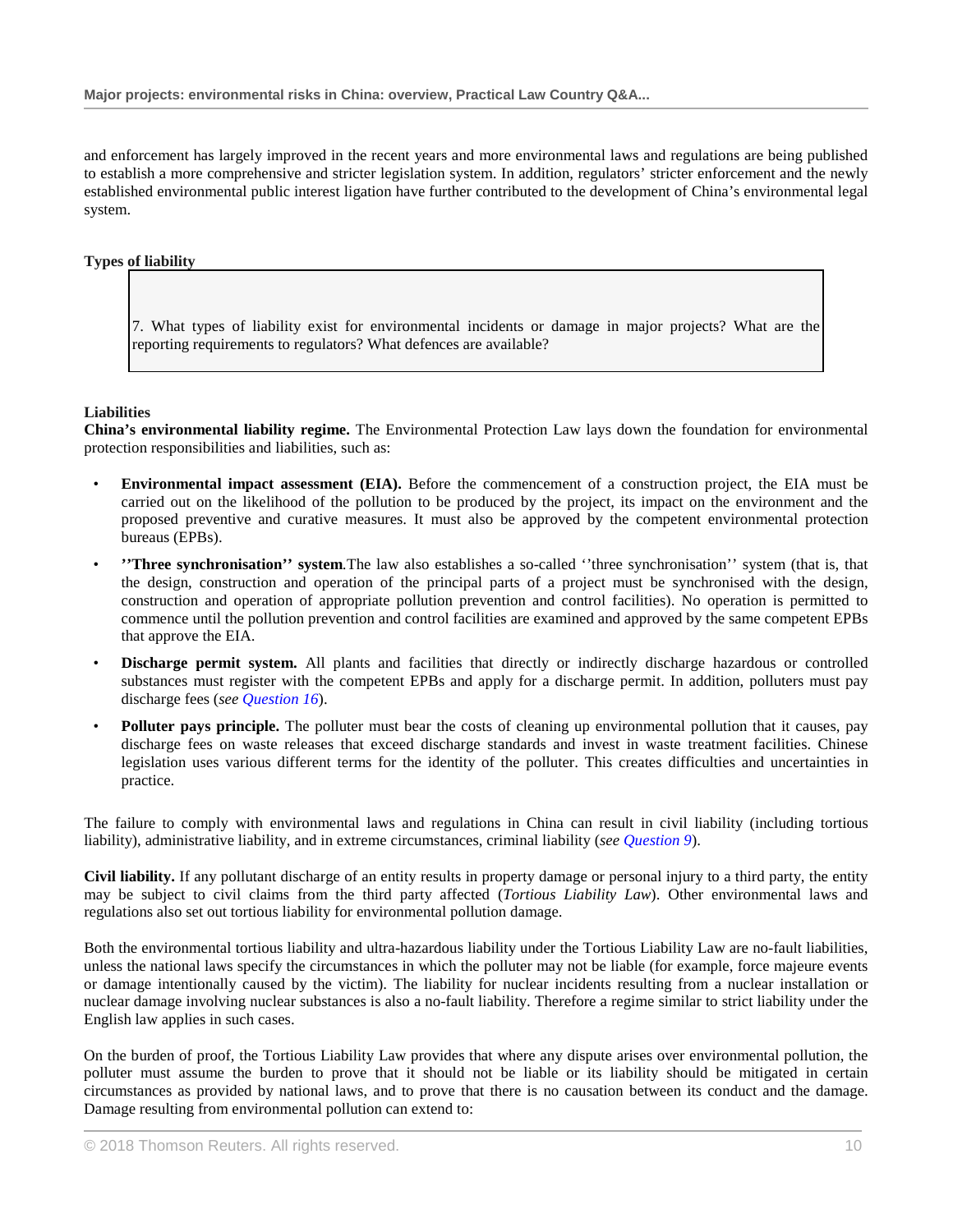- Direct economic loss (that is, the market value of the damage to the production facilities caused by the environmental pollution or loss resulting from a decrease of production or quality).
- Consequential economic loss (that is, the future loss of production).
- The costs of restoring to the status quo.

The civil liability for nuclear incidents is limited in amount and in time. For a nuclear power plant and/or spent fuel storage, transportation and reprocessing facilities, the maximum amount of compensation for the damages caused by one nuclear accident is CNY300 million. In addition, the State provides up to CNY800 million financial compensation. Claims for nuclear damage must be brought within three years from the date on which the claimant knew or ought to have known of the damage, death or injury, subject to a limit of ten years from the date on which the nuclear incident occurred.

**Administrative liability.** Administrative liability is mainly set out in the Environmental Protection Law and other special laws and regulations in relation to specific sectors (such as water, air and noise).

The scope of the administrative liability for breaching relevant environmental laws includes:

- Administrative fines (the sum of which usually varies from CNY1,000 to CNY1 million in the national laws). If liable enterprises, institutions, producers or operators refuse to make corrections for their breach, they may be imposed a fine on a daily basis).
- Administrative warnings.
- Correction orders to make restitution and take remedial measures (such as clean-up) within a definite time.
- Orders to restrict, suspend or even close down the production and/or operation if the non-compliance is serious.

The person directly responsible may also be subject to administrative sanctions, including warning and/or administrative fines, or even administrative detention (for between five and 15 days).

In addition, the Marine Environment Protection Law provides a unique mechanism whereby the competent regulatory authorities are entitled to claim damages, on behalf of the state, caused to marine ecosystems, marine aquatic resources or marine protected areas that result in substantial losses to the state. There is no monetary limitation of this mechanism.

**Criminal liability.** In more serious cases, non-compliance with environmental laws and regulations may result in criminal liability. The relevant criminal offences set out in the Criminal Law include the:

- Offence of smuggling, including smuggling nuclear materials, precious and rare species of wildlife or plants and products of rare wildlife or plants.
- Offence of impairing the protection of environment and resources, including for example offence of causing a major environmental pollution accident.
- Offence of dereliction of duty, including for example offence of dereliction of duty for environmental supervision and control.

The scope of criminal liability includes:

- Criminal fines imposed on either entities or individuals that cause serious environmental incidents.
- The confiscation of property.
- Criminal detention.
- Imprisonment (imposed on individuals that are held directly responsible for the incident), depending on the seriousness of the incident. Judicial interpretation issued by China's Supreme Court in 2013 sets out some guidance as to the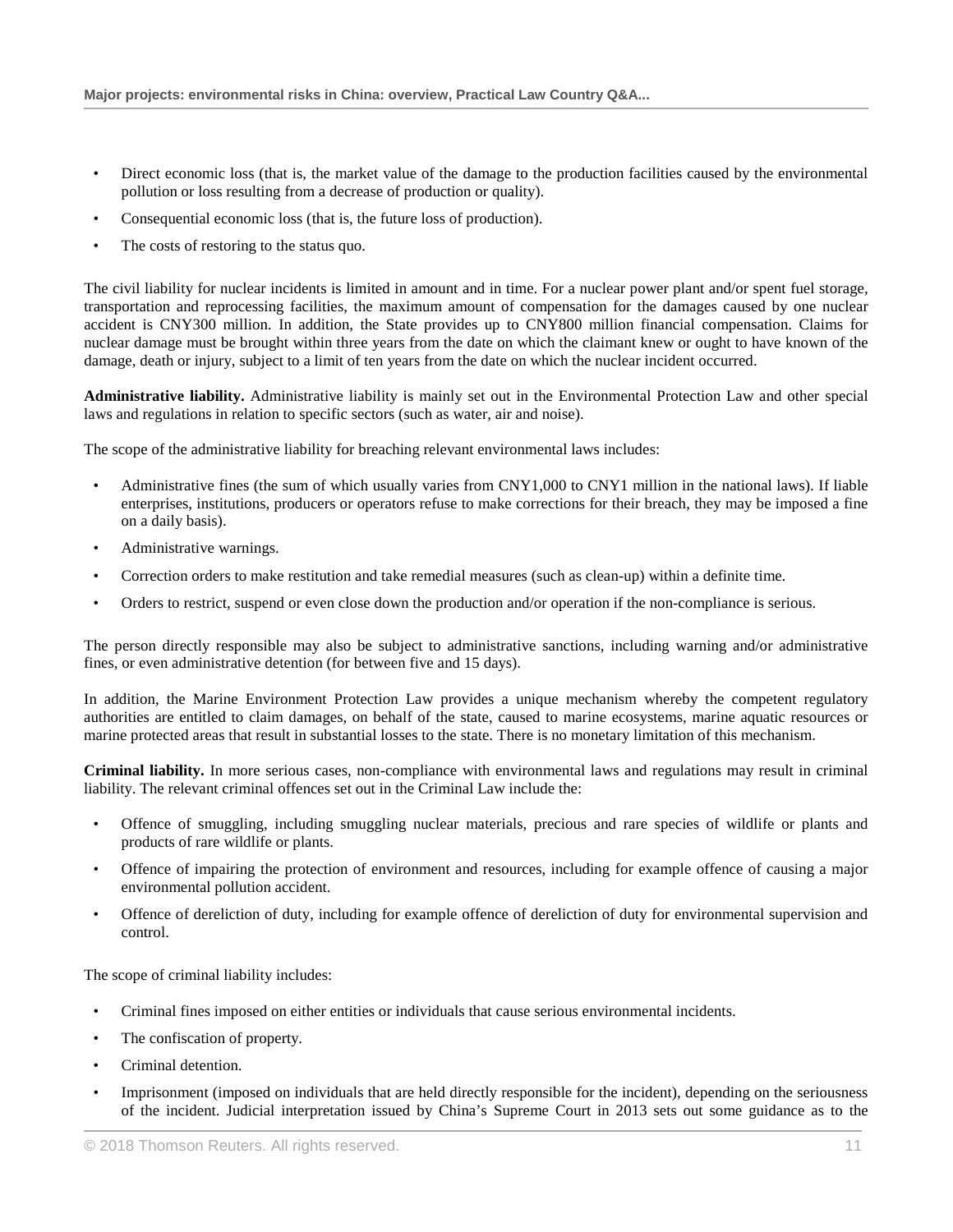seriousness of the incidents.

#### **Reporting requirements**

The Environment Protection Law and other environmental laws or regulations, such as the Water Pollution Prevention Law, the Air Pollution Prevention Law, the Environmental Noise Pollution Prevention Law, and the Solid Waste Pollution Prevention Law provide for reporting duties in cases of environmental incidents. For example, in respect of water pollution, the polluter or potential polluter of an environmental incident or other emergency must promptly report to the local EPB where the incident has occurred or may occur. Any entity, after causing a fishery pollution accident or a water pollution accident involving a fishery vessel, must report to the local branches of the Bureau of Fishery of the Ministry of Agriculture. For a water pollution accident caused by a vessel other than a fishery vessel, the report must be submitted to the local branches of the State Oceanic Administration instead.

However, there is a lack of specific liability for non-compliance with these reporting duties, except that the Marine Environment Protection Law provides that failure of any entity or individual who has caused or may cause marine pollution to report immediately the accident to the competent authority will incur administrative fines of no more than CNY50,000 or an administrative warning.

In addition, the Administrative Measures for Contingent Responses to Environmental Emergencies also provide that enterprises and institutions have environmental information disclosure obligations. Failure to comply with these obligations can lead to warnings and administrative fines of no more than CNY30,000. In 2010, the Ministry of Environmental Protection issued a draft Guidance on Environmental Information Disclosure of Listed Corporations, inviting public comments. The draft includes the requirement that sudden and unexpected environmental incidents must be disclosed within one day of the occurrence. In practice, commentators pointed out that before July 2015, only around 20% of listed corporations disclosed their environmental information. One of the goals of the Overall Plan for the Reform of Eco-civilization System (issued by central Communist Party of China and the State Council in September 2015) is the mandatory disclosure of environmental protection information by listed corporations.

#### **Defences**

According to the Interpretation on Several Issues Concerning the Application of Law in Hearing Cases of Disputes over Liability for Environmental Torts issued by Supreme Court in 2015, the situations where a polluter's liability may be exempted or mitigated are governed by specific environmental protection laws (such as the Marine Environmental Protection Law or the Water Pollution Prevention Law) or the Tortious Liability Law if there is no provision in the separate law. For example, the Marine Environmental Protection Law provides that the parties held responsible are exempt from liability where either:

- Damage to the marine environment caused by pollution cannot be avoided, despite the prompt and reasonable adoption of measures.
- The pollution is entirely attributable to war, natural disasters or negligence or other wrongful acts performed by a department responsible for the maintenance of beacons or other navigation aids.

In addition, the Environmental Torts Judicial Interpretation also provides that the people's courts should reject defences such as:

- The discharge complies with national or local standards.
- The pollution and damage are caused by a third party's fault.

8. Can liability for historic environmental damage in major projects be imposed on a current (or purchasing) operator or landowner?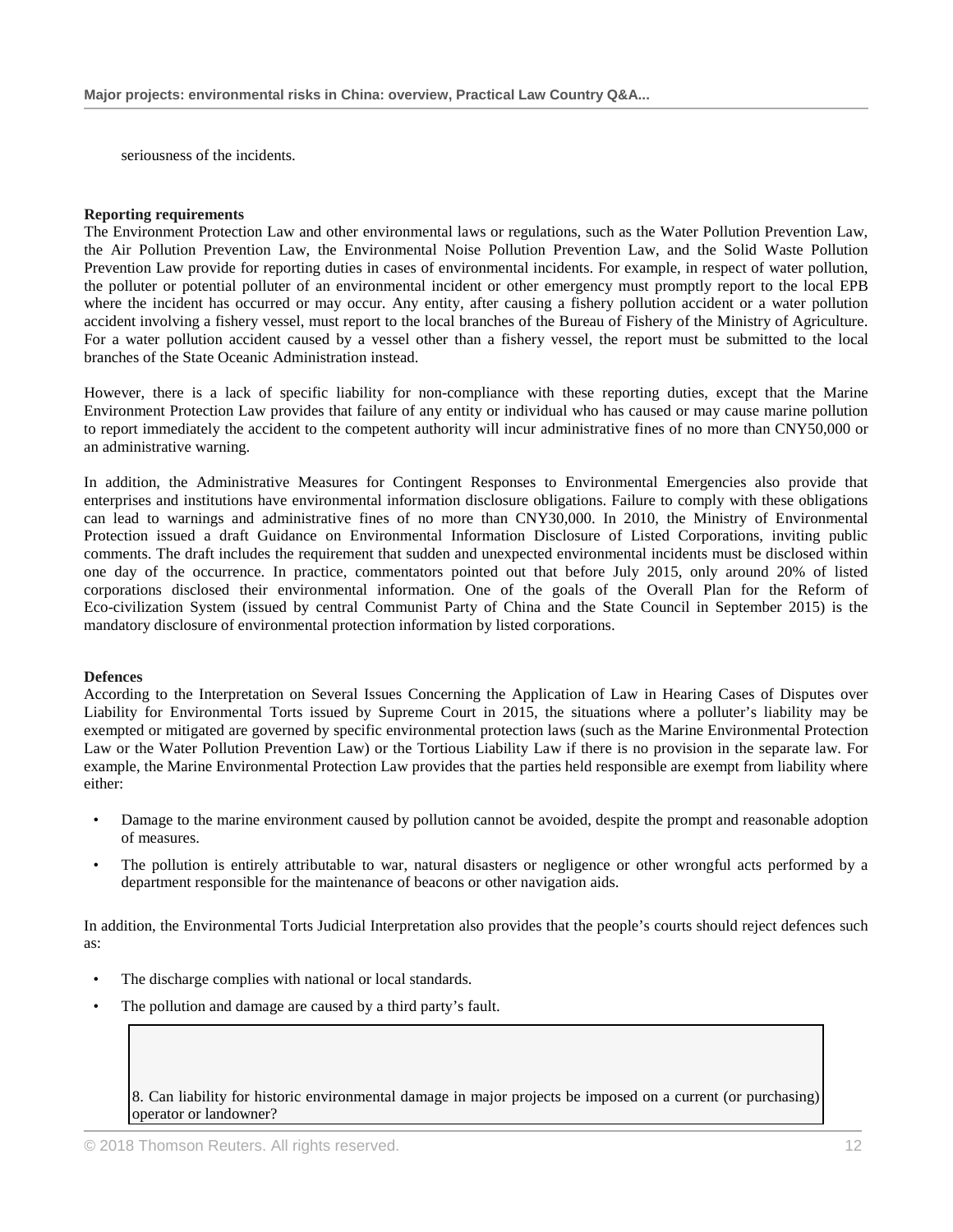The authors are not aware of any laws or regulations that impose specific historic environmental liabilities on a successor, a purchaser or a transferee of a project and/or operatorship.

However, parties can agree contractually to assume these risks and concession agreements can provide for historic liabilities to be transferred. When an enterprise as a legal person is divided or merged, its obligations and liabilities that result from the division or merger must be assumed by the new legal person(s), unless otherwise agreed on between the obligor and the obligee. In terms of transfer or novation of contractual liabilities, for example in an asset or share acquisition, China has taken a similar approach as many other jurisdictions. In a share acquisition, the target acquired will continue to bear all the liabilities arising out of historic damages of the target, unless the parties have otherwise agreed between them on exclusion of specific liabilities. Third parties, the government and/or regulators would still look to the target for past liabilities. In an asset acquisition, however, the purchaser will not assume the seller's obligations and liabilities unless the purchaser explicitly has agreed to do so. The allocation and assumption of liabilities are without prejudice to creditor's rights. Commentaries have also discussed that the ''de facto merger'' theory should be introduced into Chinese company laws for an asset acquisition so that historic liabilities may be imposed on a purchaser if the transaction is deemed as having the same effect as a merger.

There is no specific law in relation to contaminated land. However, the State Council issued a Circular of the State Council on Issuing the Action Plan for Soil Pollution Control in May 2016 (Soil Pollution Action Plan). According to the Soil Pollution Action Plan, entities or individuals who cause pollution must be held responsible for treatment and restoration of the soil. If the responsible persons change, the entities or individuals who inherit their rights and obligations must assume respective responsibilities. If the land use right is transferred legally, assignees of land use rights or responsible persons agreed on by both parties must assume relevant responsibilities. If the responsible persons do not exist any longer or it is unclear who the responsible persons are, local governments must bear the responsibilities.

A purchaser of any interests, directly or indirectly, should conduct thorough due diligence on the project, including its environmental compliance obligations and any historic environmental liabilities to assess its associated risks and costs.

Under the Contract Law, a general principle is that an obligor must obtain prior consent from an obligee for the transfer or novation of obligations and liabilities by the obligor. It is generally understood by civil law scholars and commentators that this contract law principle applies to liabilities arising out of tortious acts, including environmental tortious liabilities.

9. Can liability be imposed on parties other than the polluter/operator?

# **Environmental liability to specific entities**

Generally, those liable for civil, administrative and/or criminal liabilities under environmental laws and regulations are persons or entities that pollute or may have polluted the environment. Liable parties include ''enterprises, institutions, other producers and operators who cause environmental pollution'' (*Environmental Protection Law*).

However, the principles of civil law and the Tortious Liability Law use varying terminology, such as the polluter, the possessor, the user, the owner, and whoever, when referring to responsible and liable entities. These inconsistent and mostly undefined terms make it difficult to determine who the liable entities are. In addition, different governmental authorities may take different views where the law is unclear. In the authors' experience, some governmental authorities consider that the applicant of a project (that is*,* the applicant for the environment impact assessment approval and/or other requisite permits/licences or the project owner of a construction project) should be held liable. However, other authorities may take a broader view and consider that the liable entity is the entity being used to carry out the activities. Therefore, a wide range of entities may be held liable, subject to the governmental authorities' exercise of discretion.

Examples of this inconsistency of wording are listed below in relation to the rules on oil and gas: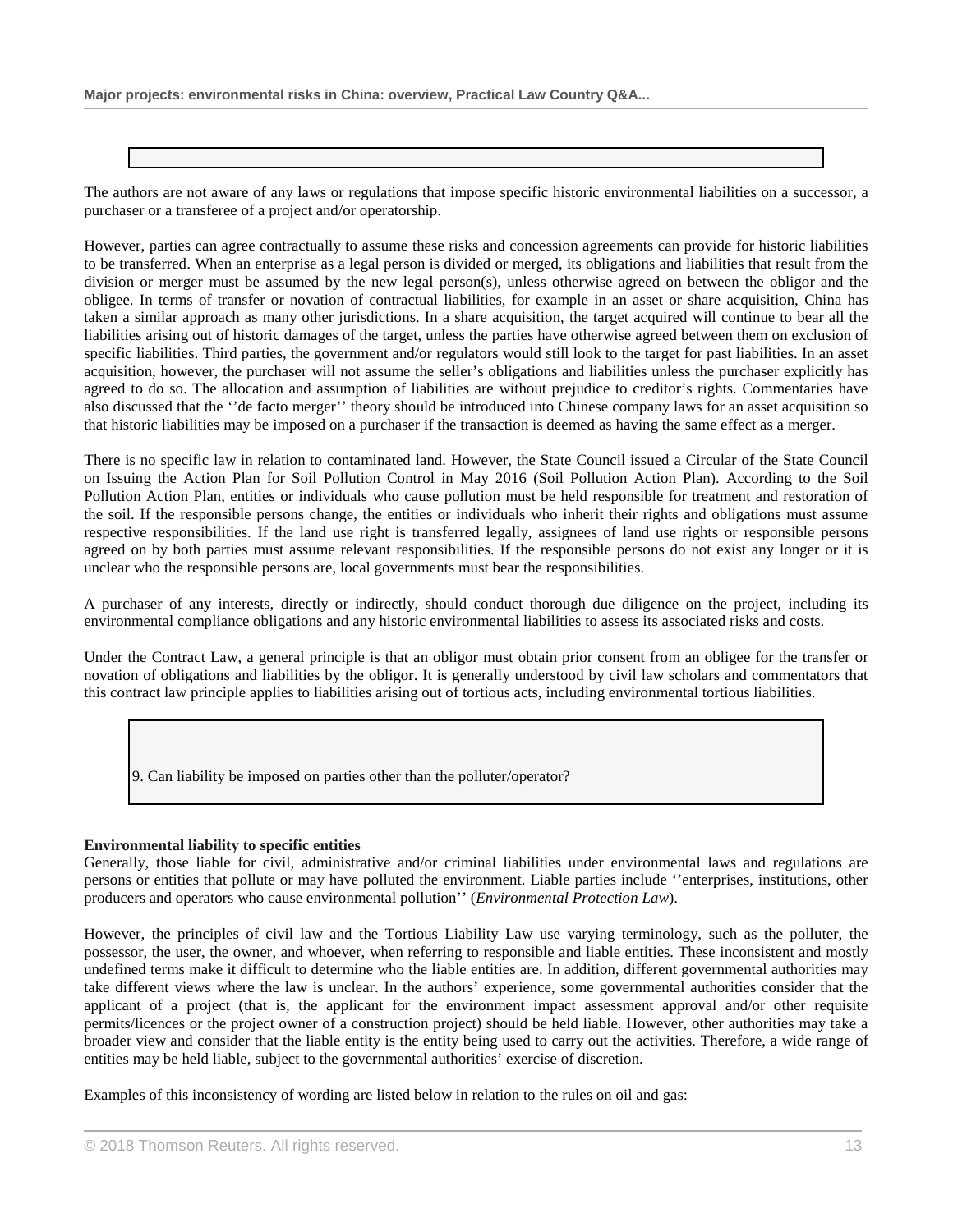- The Marine Environment Protection Law refers to "entity".
- The Offshore Environmental Protection Regulations refer to ''enterprise'', ''institution'', ''operator'' or ''individuals''.
- The Regulations on Administration of the Prevention and Control of Marine Projects Pollution and Damage to Marine Environment refer to ''entity of marine oil and gas mineral resources exploration and exploitation''.
- The Decommissioning Regulations place specific obligations on the ''operator'' to prepare decommissioning plans, apply for approval by the State Oceanic Administration (or its local branches), collect money from the investing parties and deposit a decommissioning fund. These provisions may be used to argue that as these obligations are placed on the ''operator'', which may be held directly responsible for breaching its obligations and/or the liabilities caused.

Foreign oil and gas companies engage in oil and gas operations through a production sharing contract/joint operating contract regime, under which losses caused by any pollution are usually charged to the joint account and therefore shared by the partners in proportion to their respective participating interests, unless (typically) direct losses arise out of the gross negligence or wilful misconduct of the operator or its employees. Therefore, if an operator does incur direct liabilities, it will usually be able to transfer liabilities to the partners of the petroleum contracts, unless its actions constitute gross negligence or wilful misconduct.

In relation to civil liability on the occurrence of nuclear incidents, China is not a signatory to either the Paris Convention on Third Party Liability in the Field of Nuclear Energy 1960 or the Vienna Convention of Civil Liability for Nuclear Damage 1963. However, the State Council issued two replies in 1986 and 2007 in relation to third party liabilities for damages resulting from nuclear incidents (generally accepted by the Chinese nuclear industry as legally binding rules). These replies adopted key principles under the Conventions and provide that liability arising from nuclear incidents must be channelled exclusively to the operators (that is, organisations that apply or hold the safety permits and can operate civilian nuclear power plants and/or nuclear facilities) of the relevant nuclear installations. Where more than one operator is involved in a nuclear incident and their liabilities cannot be distinguished, they must take joint liability. Cross-border nuclear incidents are handled based on the conventions between China and the other country in questions or on the principle of equalisation if no convention exists.

#### **Wider net of liable entities**

Given the ambiguities in Chinese laws, liabilities may be imposed on a wider net of parties. For example, based on a literal reading of the regulations regarding offshore oil and gas operations, the primary obligation should generally rest with the operator or sub-contractor whose operations cause the environmental pollution. However, it is not impossible for the courts to take a broader view to hold the parties to the petroleum contracts (that is, owners or investing entities) liable, even if they are not the operators.

As to whether liability can extend to shareholders, the general rule is that environmental liability will be borne by the company who causes it. China has formally adopted the doctrine of ''piercing the corporate veil'' in the Company Law 2005. It is generally understood by commentators that the principle applies not only to protect interests of the creditors of a corporation but also to protect public interests from the abuse of the legal personality. The difficulties are how this law is to be applied and what its scope is. In practice, it is used only under extremely limited circumstances, for example in relation to the illicit transfer of, and meddling in, the assets, operations, business or legal status of the invested company. Therefore, generally speaking, it would be difficult to hold a shareholder liable for its subsidiary or invested company's environmental liability, unless special circumstances apply.

In addition, Chinese law requires foreign invested enterprises to be capitalised under a specific debt-to-equity ratio, corresponding to the planned economic scale of its investment and business operations. For an investment over US\$30 million, the minimum registered capital of the foreign invested enterprise must be at least one third. The Chinese foreign exchange authorities also set out detailed rules regulating fund flows, in particular, into and out of China.

It is, however, not unusual for shareholders to guarantee a company's due payment of loan facilities to a lender where the company is thinly capitalised. However, such a shareholder guarantee is more likely to cover financial performance and would not usually extend to environmental risks of a company.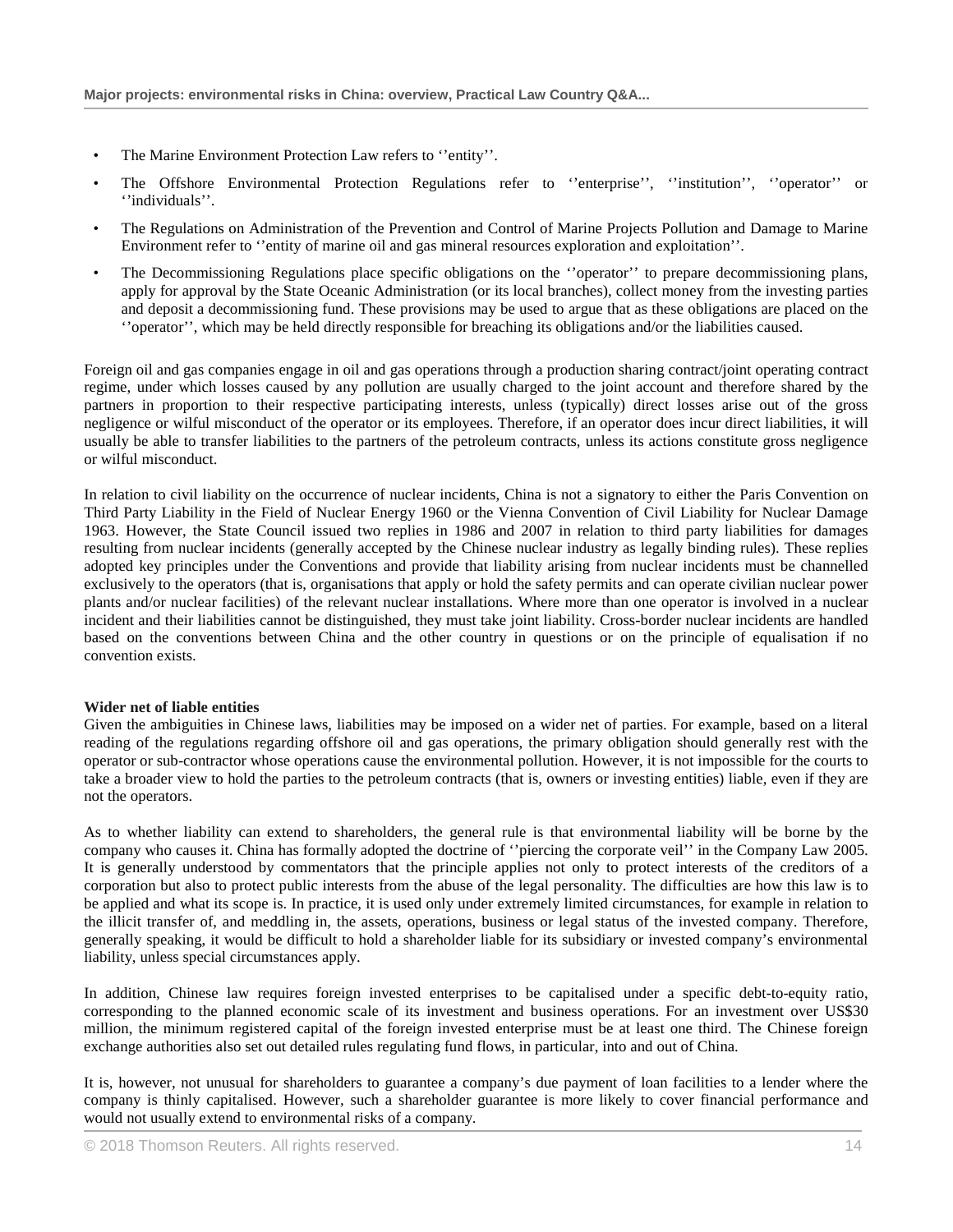In addition, in project finance, project sponsors, investors and/or shareholders may consent to provide certain support or commitment to the obligations of an invested company (including post hand-over warranties) during construction and until successful commissioning of a project.

Under the Criminal Law, a company, enterprise, institution, organisation, or group responsible for a criminal act can be fined. The individuals directly responsible, according to some judicial interpretation, can include:

- Heads, management members, de facto controlling individuals or investors who are directly liable for the company's failure to comply with relevant operation safety regulations with respect to production facilities or safety production conditions.
- Individuals in charge of maintenance or management of production facilities or safety production conditions (for example, electricians or gas inspectors).

#### **Class actions**

Class actions for environmental matters are permitted under the Civil Procedure Law. However, there have not been many reported environmental-related class actions. A recent example of a class action was brought by a few fishermen against the operator Conoco Phillips and oilfield developer China National Offshore Oil Corporation (CNOOC) after suffering damage from the Bohai Bay oil spill in 2011. According to public news, Tianjin High Court issued the judgment in favour of the fishermen and held Conoco Phillips responsible for compensation of around CNY1.68 million. However, as CNOOC was neither the operator nor the controller of the source of pollution, it was not held responsible in this case. Another example is the claim filed by nearly 400 villagers who suffered damage from the illegal disposal of hazardous waste by a local company. After almost five years of legal proceedings, the Fuzhou Intermediate Court issued the judgment in favour of the villagers in 2014. Despite the lack of class actions in China to date and the difficulties in organisation, procedure handling and evidence collecting, increasing public awareness of environmental protection may lead to more class actions in the future.

#### **Public interest litigation**

The Environment Protection Law establishes the regime for environmental public interest litigation, which enables qualified institutions (including NGOs) to bring the suit. In the influential Taizhou case (*Taizhou Environment Federation v Taixing Jinhui Chemical Ltd and others*), the claimant sued against six polluting chemical factories and the court awarded the claimants CNY160 million to remediate the environment. Currently, the trend in environment public interest litigation is that more multinationals and state-owned enterprises are being sued, which include Volkswagen, Guowang Energy Hami Coal Company, Jilin Petrochemical Company and Anshan Steel Company.

#### **Contractual allocation of liability/risks**

10. How is liability for environmental issues, including incidents or damage typically contractually allocated in major projects? Is it possible to transfer liabilities contractually to a buyer/contractor or joint venture participant? What legal constraints exist?

#### **Exclusion clauses in contracts**

The Contract Law 1999 provides that the following are void:

- Clauses that aim to exclude liability for personal injury to another party.
- Clauses that exclude liability for loss of property to another party caused by wilful misconduct and gross negligence.
- Contracts which breach the compulsory provisions of laws or administrative regulations.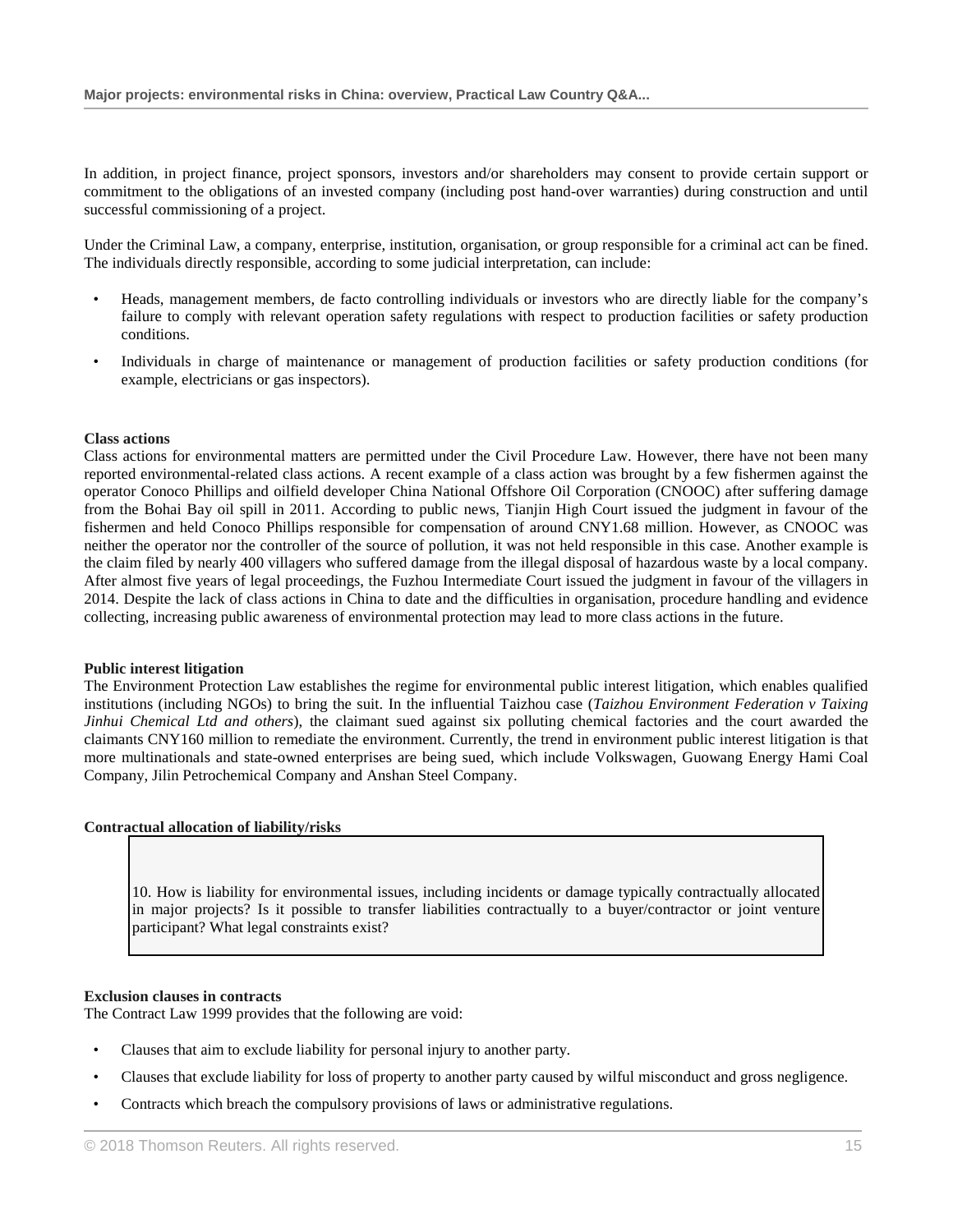Therefore, contractual arrangements regarding exclusion or restriction of environmental liability should not breach compulsory provisions of laws or administrative regulations. There are however no laws/administrative regulations which prohibit or restrict the exclusion of liability for ordinary negligence.

Although the terms "故意" and "重大过失", which are often translated as wilful misconduct and gross negligence, are used widely in Chinese legislation and judicial interpretations dealing with contractual or tortious liability, there are no provisions or rules on how these terms are defined.

The authors are not aware of judgments by the Supreme Court in this regard. However, a few local courts have shed light on the interpretation of these terms. For example, according to a judgment issued by Liaoning High Court in 2015, ''gross negligence'' means non-compliance with the relatively high duty of care prescribed by law, which causes damages due to negligence or overconfidence. Previous cases have found that if a person who owed a higher duty of care acts in a manner that would be considered negligent for a person with a normal duty of care, then this would constitute gross negligence. Courts have also found that other factors, such as the damage that was caused and the seriousness of the misconduct, are also relevant in determining whether an action constitutes gross negligence or ordinary negligence. A higher duty of care may be imposed if the action is very dangerous and it is foreseeable that, if negligent, the tortfeasor may cause significant harm or damage. This would mean that the court would require that individual to exercise more caution or care. However, as China follows the civil law system, judicial cases are for reference and guidance only.

### **Joint venture arrangements in offshore petroleum contracts**

Foreign oil and gas companies can engage in oil and gas operations through unincorporated joint ventures (UJVs) by entering into petroleum contracts with a Chinese partner. It may be argued that the UJV is a liable entity if the exploration and exploitation are carried out under its name. Under the Sino-Foreign Cooperative Enterprise Law and its Implementation Rules, foreign co-operative enterprises structured as UJVs bear civil liability according to Chinese civil law. The Chinese partner and the foreign partners will be liable according to the participating interest in the petroleum contract, unless joint and several liability is expressly agreed in the petroleum contract.

#### **Vicarious liability in principal/contractor relationships**

If an employee of the principal is seconded to another workplace under a contractual arrangement, the party to which the employee is seconded will be liable to third parties for any harm caused by the secondee in the course of his or her performance of work duties while he or she is on secondment. The party dispatching the secondee will assume the corresponding complementary liability only where it is at fault. Some commentators perceive that ''complementary liability'' means that the dispatching party will assume the liabilities (to the extent that it is liable) only if the accepting party could not (financially) bear all the liabilities and pay for the damages and losses.

**Insurance**

11. What environmental insurance cover is available for environmental incidents and/or damage for particular projects?

Environmental pollution liability insurance in China is not very developed, but the situation is improving. In 2007, the Ministry of Environmental Protection (MEP) issued the Guidance Opinions on Environmental Pollution Liability Insurance, which set out the government's principles and objectives in establishing and improving environmental pollution liability insurance. Since then, there have been pilot provinces and cities exploring possible environmental pollution liability insurance systems, such as in Hunan, Jiangsu, Hubei, Shanghai and Shenzhen.

In 2013, the MEP and the China Insurance Regulatory Commission issued the Guidance Opinions on Carrying out Pilot Work for Environmental Pollution Compulsory Liability Insurance, which specified that pilot enterprises should include enterprises involved in heavy metals, enterprises covered under local regulations relating to insurance, and other enterprises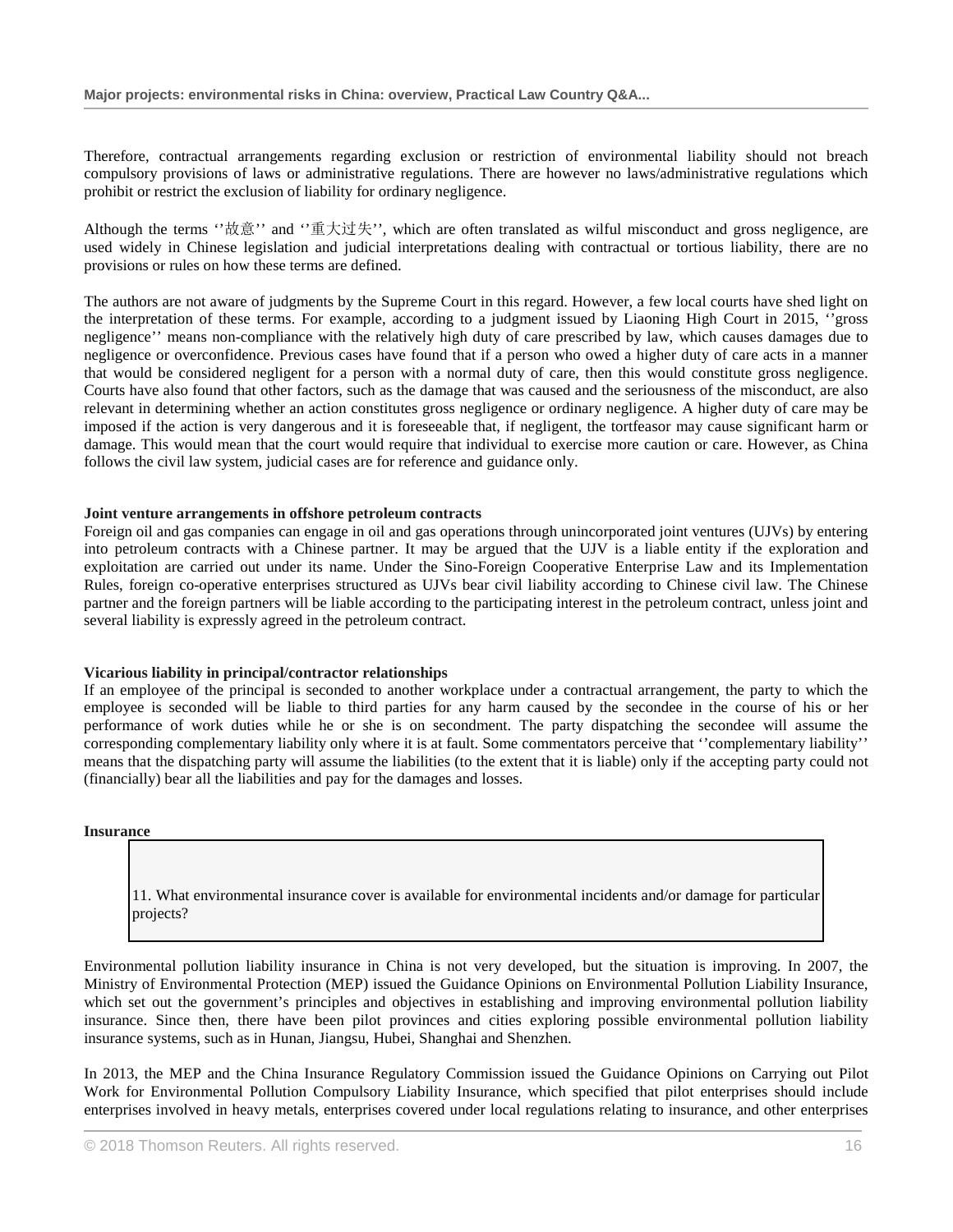with high environmental risks. In 2014, the amended Environmental Protection Law specified that the state encourages the coverage of environmental pollution liability insurance.

Currently, the major domestic insurers, such as the People's Insurance Company of China, Ping An Insurance Company of China, China Pacific Insurance (Group) Co, Ltd, have designed different kinds of liability insurance for liability in environmental incidents. There are mainly two types: stand-alone environmental pollution liability insurance and endorsement attached to public liability insurance. Both of them cover bodily injury of third parties, property damage to third parties (including clean-up costs), costs of measures to prevent further insured losses and legal costs arising from any relevant lawsuit. However, pollution incidents resulting from the gradual release of pollutants or the restoration of ecological damage are not covered. Foreign-invested insurance companies fall into the negative list (restricted category) for foreign investment in China and therefore their activities are quite limited.

Pursuant to a reply issued by the State Council in 2007, the operator of a nuclear power plant and/or spent fuel storage, transportation or reprocessing facilities in China must purchase sufficient liability insurance to cover its liability before operation. China is not a signatory to the Paris Convention on Third Party Liability in the Field of Nuclear Energy 1960 or the Vienna Convention of Civil Liability for Nuclear Damage 1963, but it actively participates in the international insurance pooling system.

The China Nuclear Insurance Community (CNIC) was established by the China Reinsurance Company, China People's Insurance Company, China Pacific Insurance Company and China Ping An Insurance Company in 1999 and now has 24 member insurance companies. It is reported that CNIC undertook a small portion of the reinsurance for the Fukushima nuclear power plant. Ping An Insurance Company, People's Insurance Company of China and China Pacific Insurance Company reportedly provide construction/erection all risks insurance for nuclear power plants in China.

# **Regulatory requirements**

#### **Typical transaction**

12. Provide an overview of a typical major project transaction from an environmental perspective, including a timeline of when to undertake assessment of risks, environmental licence applications, and environmental impact assessments (EIAs).

It is necessary to obtain EIA approval and construct environmental protection facilities for construction projects (*Regulations on Administration of Construction Project Environmental Protection*). In addition, a discharge permit is required for plants and facilities that directly or indirectly discharge hazardous or controlled substances.

# **EIA**

Prior to the start of the construction of a project (or prior to the application for a business licence, if required) a construction unit must typically submit relevant EIA reports or forms for approval. However, for specific construction projects (such as projects relating to railways and communications), an environmental impact report or an environmental impact statement can be submitted for approval, prior to the completion of the preliminary design. In these special cases, the construction unit must undertake the EIA during the project proposal period. For more information, see *Question 13*.

#### **Construction of environmental protection facilities**

China adopts a ''three synchronisation'' system (*see Question 7*). Therefore, construction projects are only formally approved for production or can be delivered for use when the environmental protection facilities required for the construction project have been approved.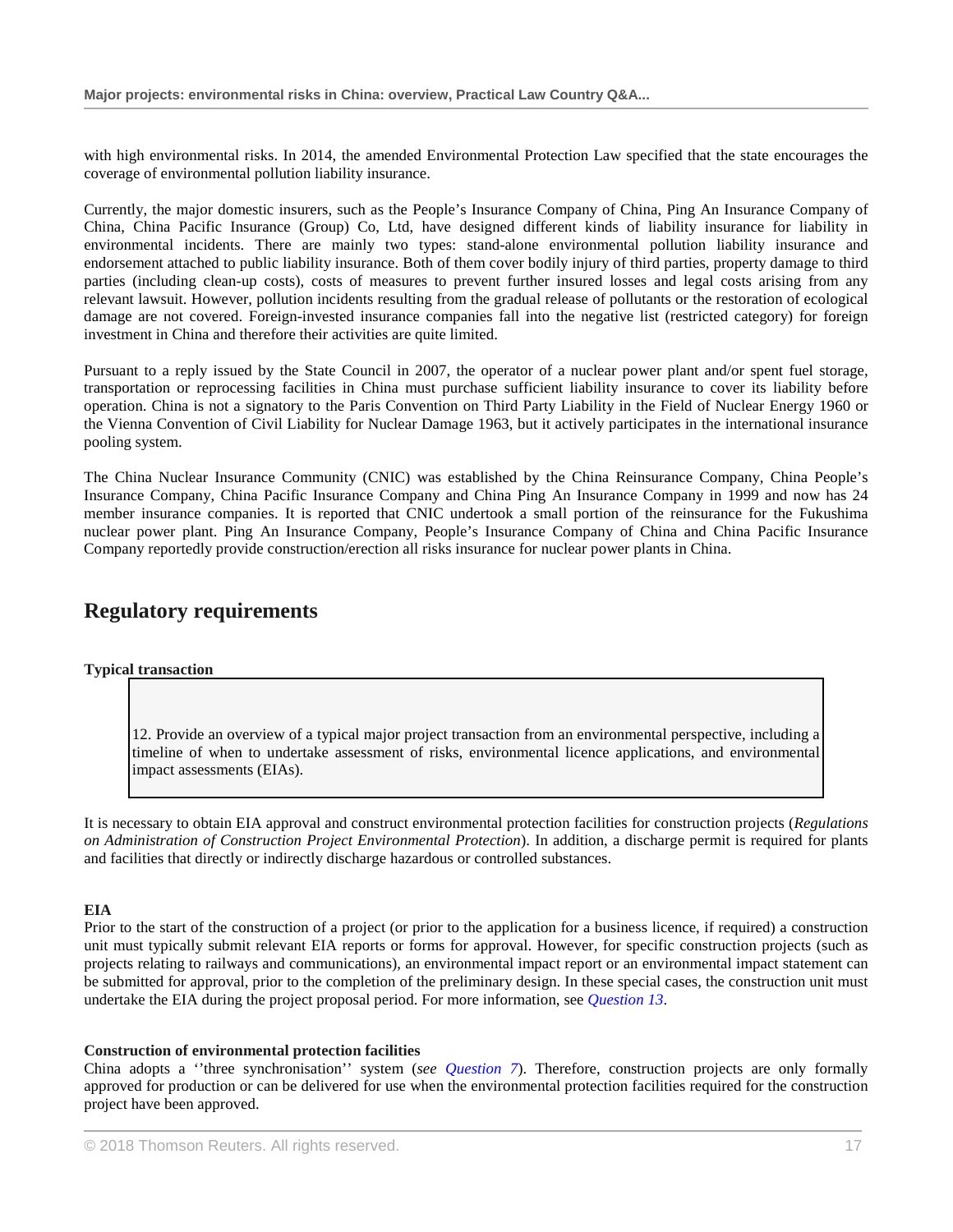### **Environmental licence/permit**

All plants or facilities must obtain a pollutant discharge permit before discharging pollutants during the production and operation period (*Environmental Protection Law, Air Pollution Prevention Law, Water Pollution Prevention Law*). For more details regarding the main licence/permit requirements in China, see *Question 15*.

### **EIAs**

13. Are EIAs typically required in major projects and what is the procedure?

EIAs are mandatory for all new construction or expansion projects (*Environmental Protection Law, Environment Impact Assessment Law, Regulations on Administration of Construction Project Environmental Protection*). Any project owner who initiates construction work without having obtained EIA approval can be ordered to cease work and/or pay fines.

Chinese regulators determine the nature of the EIA of construction projects based on the seriousness of the environmental impact, for example:

- If the environmental impact may be significant, a full report must be prepared with all-round appraisal of this impact.
- If the environmental impact may be moderate, a prescribed form of environmental impact must be prepared, to include an analysis or special appraisal of the impact.
- If the environmental impact is small so that it is not necessary to conduct an appraisal of the environmental impact, a registration form of the environmental impact must be completed.

To determine which level EIA is required for a particular construction project, reference may be made to the Ministry of Environmental Protection's (MEP) Catalogue for Construction Project EIA Classification Management (EIA Catalogue). In accordance with the EIA Catalogue, the nature and degree of sensitiveness concerning the surrounding environment of a construction project is an important factor in deciding the degree of the EIA. In the case of cross-industry, multi-project construction projects, the EIA categorisation must be determined by the sub-project with the highest degree of environmental impact.

The project owner has the exclusive right to engage qualified EIA service providers without the interference of other entities or individuals. However, the EIA service providers must not be connected to the environmental protection authority responsible for approving the EIA, or with other relevant approval authorities. In addition, no fees can be received by the department handling the examination and approval of the EIA documents.

The report or the prescribed form must be submitted by the project owner to the competent authorities for review and approval. The competent authority must make a decision within 60 days of receiving the report or within 30 days of receiving the form and make a written notice to the applicant. The MEP is responsible for reviewing and approving these reports/forms.

More detailed EIA requirements for a non-exhaustive list of projects are set out below (*EIA Catalogue*):

- **Thermal power generation (including thermal power generation).** The full report is required, except in cases of gas power generation. The prescribed form is required for gas power generation projects.
- **Hydroelectricity generation.**The full report is required for projects where the total installed capacity is over 1,000KW, hydropower generation is through pumped storage or where environmentally sensitive areas are involved. For all other cases only the prescribed form is required.
- **Petroleum exploration.** A full report is required for all projects.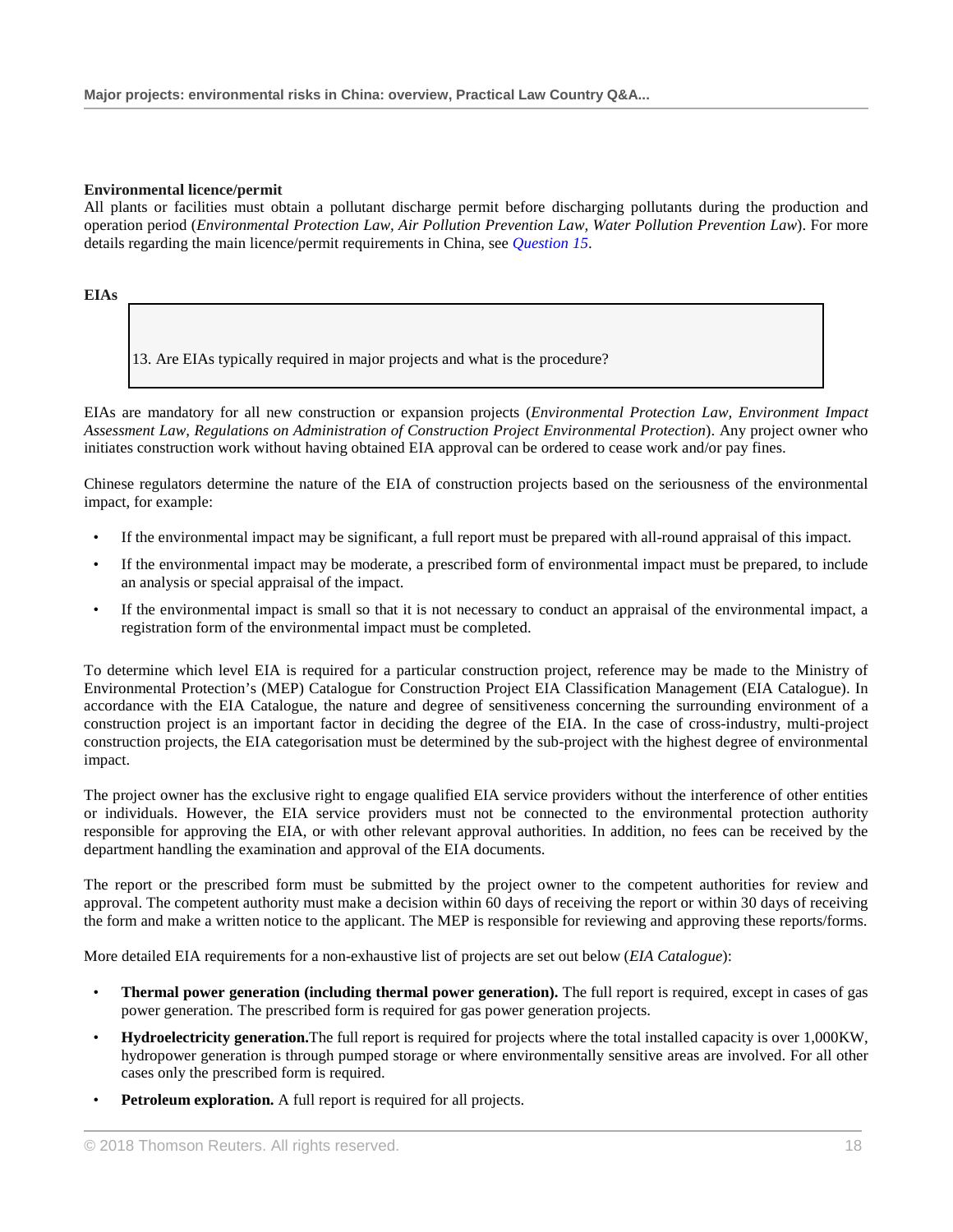- **Natural gas/shale gas exploitation (purification).** A full report is required for all projects.
- **Tank farms (excluding tank farms in filling station).** A full report is required where the total capacity is over 200,000 cubic metres or for tank farms built underground. For all other cases only the prescribed form is required.
- **Gas storage (excluding gas storage in gas station).** A full report is required for underground gas storage facilities. For all other cases only the prescribed form is required.
- **Oil and natural gas pipelines (excluding urban natural gas pipelines).** A full report is required where the total length is over 200km or where environmentally sensitive areas are involved. For all other cases only the prescribed form is required.
- **Crude oil processing, natural gas processing, extracting crude oil from oil shale, coal-based oil production, biological oil production and other petroleum products.** A full report is required for all projects.
- **Airports.** A full report is required for newly built airports, relocated airports, airfield extension projects where environmentally sensitive areas are involved. For all other cases only the prescribed form is required.
- **Oil and gas ports and liquid chemical ports.** A full report is required for all projects.
- **Gas generation and supply projects.** A full report is required for gas production. A prescribed form is required for gas supply projects.
- **Nuclear power plants (nuclear cogeneration plants, nuclear-based gas and heat generation plants and so on), reactors (research and experimental reactors, critical assemblies and so on), uranium mining and smelting, nuclear fuel production, processing, storage and after-treatment, high-energy accelerator and radioactive waste storage, treatment or disposal, and the abandonment of aforementioned projects.** A full report is required for newly built and extension projects. A prescribed form is required for project reconstruction projects (without any increase in the source items) and other projects, excluding non-radioactive laboratories and experiment devices. A registration form is required for non-radioactive laboratories and experiment devices.

#### **Targets and technologies**

14. What rules (if any) apply regarding targets for new structures in major projects, such as carbon emissions or climate change targets, and technologies? What, if any, are the sustainable development requirements?

The Standing Committee of the National People's Congress approved the Paris Agreement on 3 September 2016, which came into force on 4 November 2016. Under the Paris Agreement, each individual country should make nationally determined contributions (NDCs). Under Article 3, the contributions should be ambitious, represent a progression over time and set with the view to achieving the purpose of this Agreement. The contributions should also be reported every five years and registered by the United Nations Framework Convention on Climate Change Secretariat. However, the NDCs are not binding as international law and there is no hard enforcement mechanism.

The Chinese Government commits to peak carbon emissions by 2030 and to reduce carbon emissions per unit of GDP to between 60% and 65% by 2030. To meet this target, China has introduced many specific policies (*see Question 16*).

In relation to sustainable development requirements, there is currently no law imposing carbon emissions requirements for building projects in China. However, the state encourages the use of clean energy in projects and restricts or prohibits the use of technologies, materials and equipment with high energy consumption. For example, according to the Regulations on Energy Conservation in Civil Buildings, the state restricts or prohibits the import of technologies, materials and equipment with high energy consumption. The project owners, design units and construction units must not use any technologies, processes, materials and equipment that are listed in the catalogues of items, the use of which is prohibited in construction activities.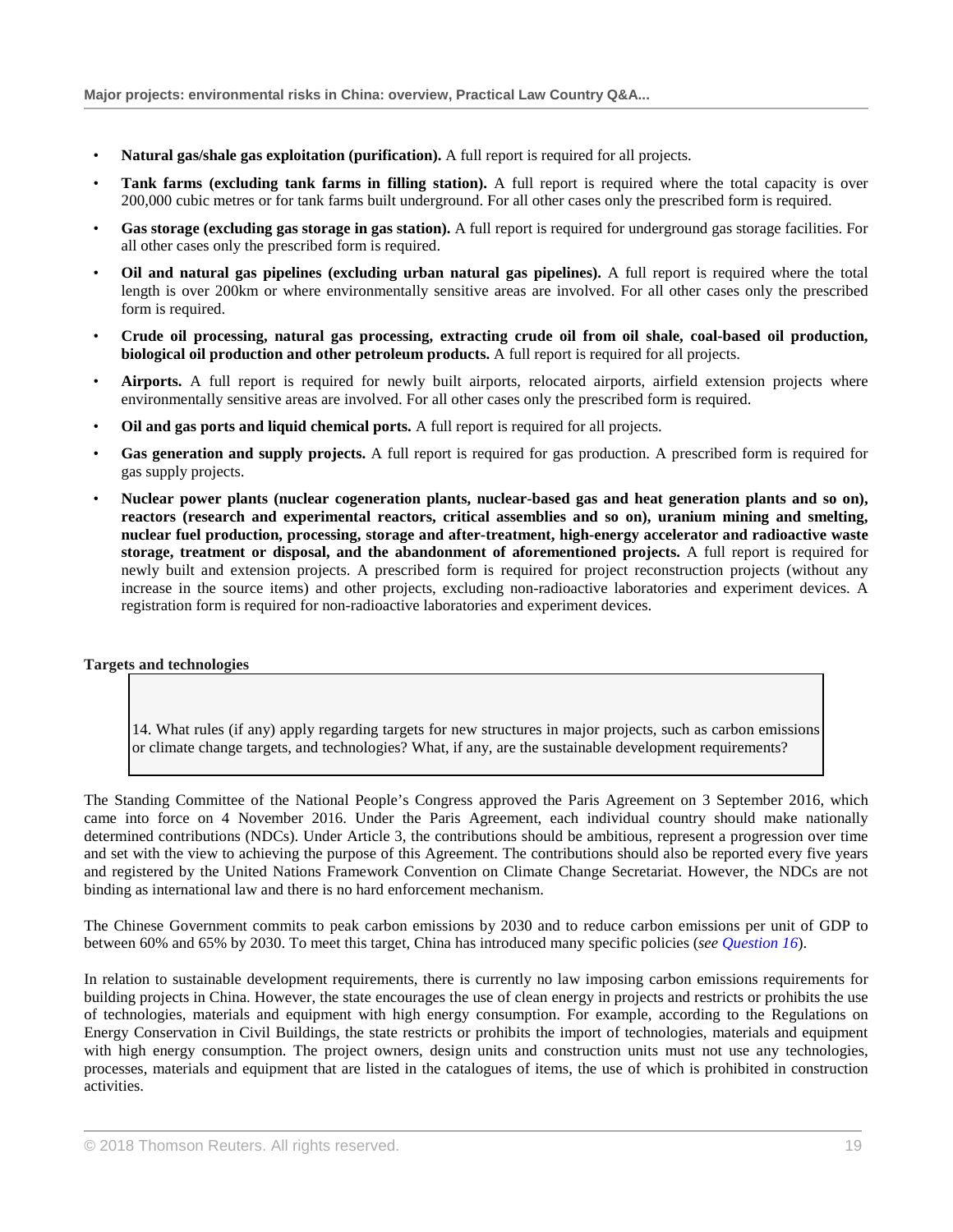The number of carbon capture and storage (CCS) schemes doubled in 2014 to 22 globally (13 in operation and nine in construction). The US and Canada are leading the world in developing carbon capture, however, China and the UK also have significant projects. Although China encourages CCS technology, there is currently no compulsory requirement for it.

### **Licence/permit requirements**

15. What are the main environmental licence/permit requirements for major projects?

Various construction permits are required for project construction. An EIA approval is a prerequisite for the commencement of project construction (*see Question 13*).

At both the construction and operation stages, China has implemented a discharge permit system under which all plants or facilities that directly or indirectly discharge hazardous or controlled substances must declare and register the emission of pollutants with the local environmental protection bureaus (EPB) and apply for a permit. The competent EPB must then issue a permit with precise conditions regarding discharge limits of pollutants in an enterprise's wastewater or solid discharge and air emissions. The EPBs are also responsible for enforcing these permit conditions.

There are other licences that may be relevant depending on the nature of the activities. For example, entities running nuclear facilities must, before construction, loading, operation or decommissioning of the nuclear facilities:

- Apply for the permit for construction and operation of nuclear facilities.
- Satisfy the formalities for the approval of loading and decommissioning in accordance with the relevant provisions of the State Council on supervision and administration of the safety of nuclear facilities.

In addition, depending on whether hazardous chemicals will be produced, used or operated in relation to the projects, hazardous chemicals safe production licences, safe use permits and operating licences may also be required.

# **Cap and trade schemes and others**

16. What schemes and charges apply to ensure that environmental costs in projects are paid by private parties? What other relevant policies and incentives have been introduced?

# **Greenhouse gas emissions trading schemes**

China approved and ratified the United Nations Framework Convention on Climate Change (UNFCCC) in 1993, the Kyoto Protocol in 2002 and the Paris Agreement in 2016. China is deemed as a developing country under the Kyoto Protocol, which can sell emissions credits to nations who have difficulty meeting their emissions targets.

The Measures for Operation and Management of Clean Development Mechanism Projects provide general rules and specific requirements for the application for, and approval of, registered Clean Development Mechanism (CDM) projects. Generally, only companies wholly owned or controlled by Chinese parties can carry out CDM projects in China (Project Companies). Consequently, a company controlled by a foreign party does not qualify to apply for the Chinese Government's approval for a CDM project. The exception is that companies incorporated in Hong Kong can be regarded as Project Companies by obtaining a letter of certification from the Environment Protection Department of the Hong Kong Government.

China has pledged to reduce carbon intensity by 18% from its 2015 level during the 13th Five-Year Plan and committed to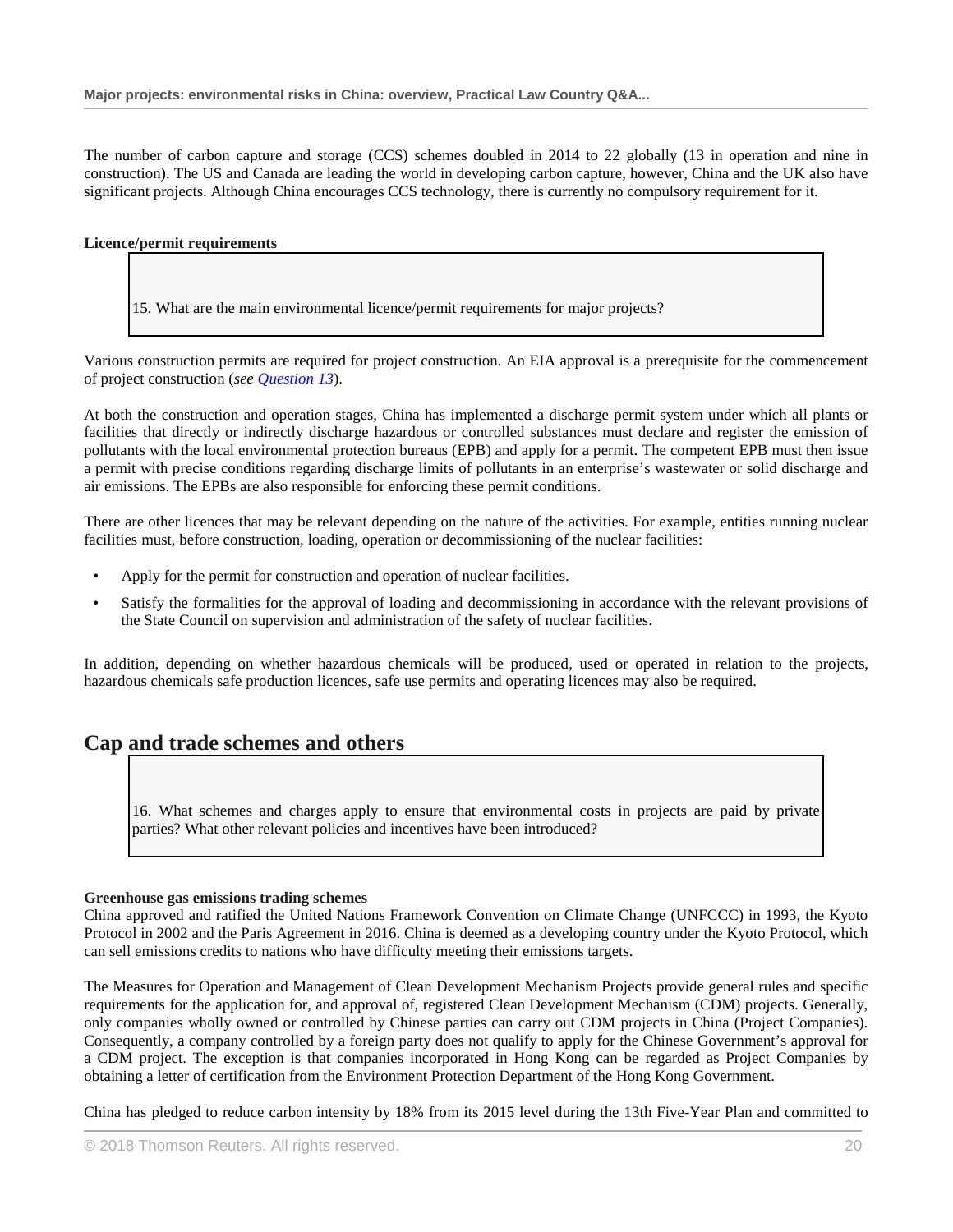using ''market mechanisms'' to reach the target. China has begun trialling carbon emissions trading schemes in five cities (Beijing, Tianjin, Shanghai, Chongqing and Shenzhen) and two provinces (Hubei and Guangdong) since January 2012. This ''cap-and-trade system'' sets an overall limit on how much an industry can pollute. A company that invests in reducing its carbon emissions can sell its credits to a company that operates less cleanly. Traders can speculate on the future value of the credits. Due to the success of these trials in certain areas, in December 2014, the National Development and Reform Commission (NDRC) issued the Interim Measures for Administration of Carbon Emission Trading, which provide basic guidance on carbon emission trading and encourage setting up a national carbon emission trading market. According to a notice issued by the NDRC, the national carbon emission trading system will be initiated in 2017, but it is not clear how it will be operated. However, local trial systems have formulated detailed trading rules, for example, Beijing has set up an electronic trading system. Trading forms include public transaction (through bidding) and transfer on agreement (in limited cases such as interested party transaction).

### **Pollution charges**

China implements a comprehensive system of pollution levies. Polluters must pay discharge fees according to applicable laws, regulations and discharge standards for eliminating and controlling pollution. To ensure performance of the pollution levies system, the State Council issued the Regulations on Levying and use of Pollution Charges in 2003 and other administrative regulations. The pollution charge is calculated based on both the total load of pollutants and the degree to which each pollutant concentration exceeds the standard. The charge rate and the discharge factor are set by the central government and concentration standards are set jointly by the national and local governments. The polluter must pay the pollution charges within seven days on receipt of notice. There is a grace period of three months if the polluter has special difficulty in paying the pollution charge and obtains the consent from the local environmental protection bureaus (EPBs). The EPBs can close down existing treatment facilities that operate without their approval, or fail to comply with administrative orders to correct a violation by a fixed day. In addition, there is a fine to compensate for economic losses or adverse human health effects caused by pollution.

#### **Environmental taxes**

The pollution levies system was introduced in 1979 and the current Environmental Protection Law still adopts this mechanism. Considering the poor enforcement of the pollution levies system, a long-term discussion is necessary to gradually change the pollution levies system into an environmental tax system. Therefore on 25 December 2016, the Standing Committee of the National People's Congress (NPC) has approved the draft Environmental Protection Taxation Law. The Environmental Protection Taxation Law will come into force on 1 January 2018.

The law sets up the environmental taxation mechanism in the following manner:

- **Taxpayers.** These are enterprises, institutions, other producers and operators who directly discharge taxable pollutants into the environment in China.
- **Object and scope of taxation.** Air pollutants, water pollutants, solid waste and noise will be subject to tax. There will be no fees for pollutant discharge.
- **Taxation.** Pollution charges should be the minimum environmental protection taxation amount. However, considering their own environmental bearing capacity and pollution emission situation, governments of provinces, autonomous regions and municipalities can raise the taxation amount with approval of their respective Standing Committee of the NPC and on filing this with the national Standing Committee of the NPC and State Council.
- **Tax preference.** The draft law also provides for five situations where certain pollutants are exempt from tax, which include agricultural production pollutants (due to the fact that the state encourages agricultural development) and pollutants discharged from motor vehicles, vessels and aircraft (due to consideration that there are several categories of taxes applicable to vehicles, such as vehicle and vessel tax and consumption tax).
- **Taxation regulators.** Tax authorities are responsible for levying the tax. Environmental protection authorities are responsible for the inspection and management of pollutants.

# **Corporate responsibility/best standards**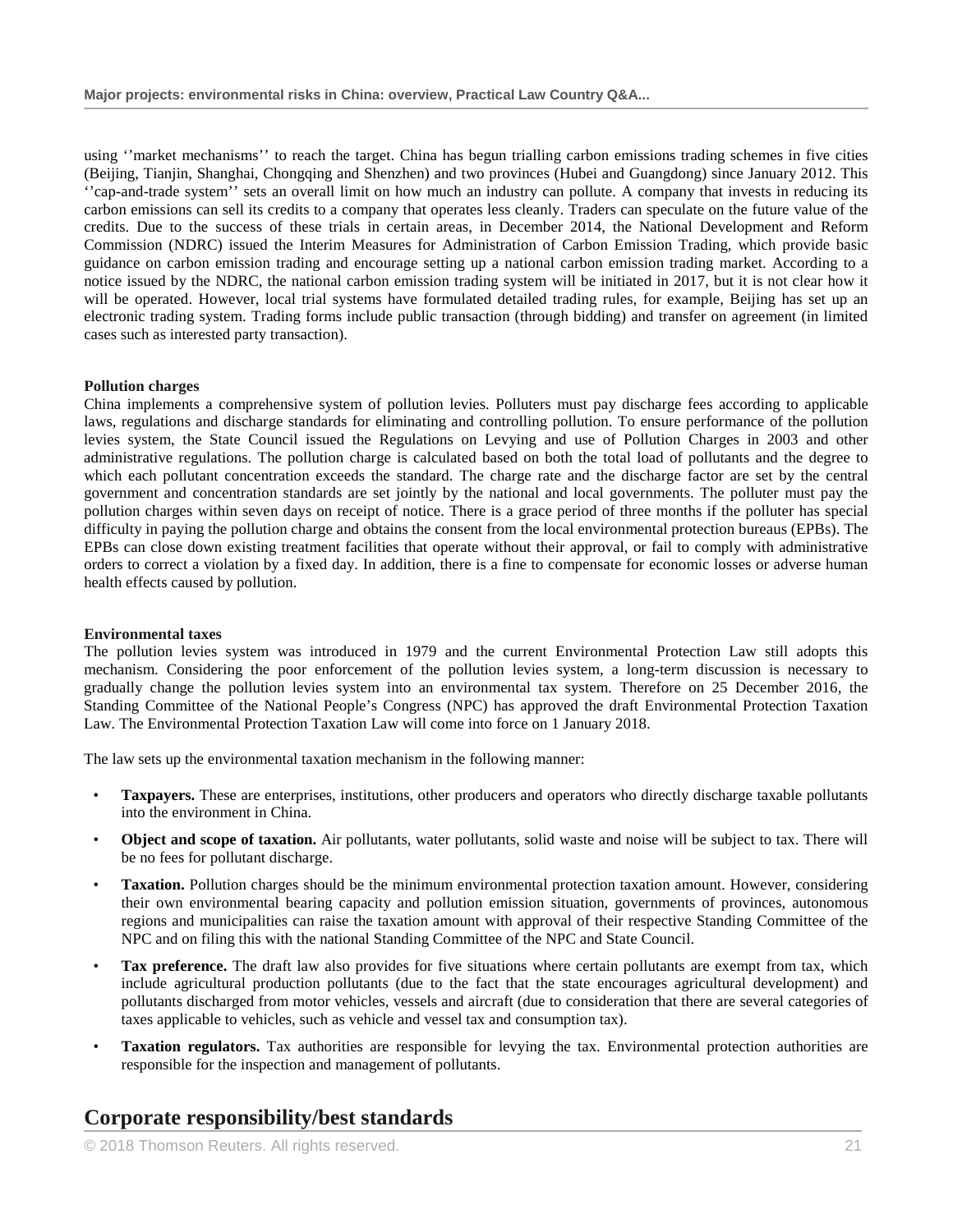#### **International standards**

17.How far does domestic legislation relating to major projects comply with the best international standards? How widely are these standards applied by private parties in practice?

There has been criticism about the gap between China's domestic environmental law requirements and international standards. The International Finance Committee is acting as a resource institution to provide strategic advice and technical information on environment protection guidelines in China.

In 2007, the People's Bank of China, the China Banking Regulatory Commission (CBRC) and the Ministry of Environmental Protection (MEP) issued the Opinions on Implementing Environmental Protection Policies and Rules and Preventing Credit Risks, which announced the launch of the green credit policy in China. In 2012, the CBRC issued Guidelines on Green Credit, which provide detailed requirements on applying the green credit policy. The Equator Principles are deemed to be one of the central foundations of the green credit policy. China's Industrial Bank (a local state-owned bank) adopted the Equator Principles in October 2008 and is still the first and only Equator Bank. All the big state or private owned commercial banks and policy banks in China have subsequently launched their own internal credit examination system to implement the policy.

The green credit policy aims to restrict lending activities to enterprises and projects that violate environmental regulations and limit the expansion of energy-intensive and highly polluting industries. Under the policy:

- Companies with proposed new projects falling into the ''restricted'' or "abolished" category under the Industry Structure Adjustment Catalogue are disqualified from obtaining loans.
- Companies with existing ''abolished'' projects must not receive any form of incremental credit support.
- Banks must take appropriate actions to call in the outstanding loans.

According to MEP officials, the green credit policy has helped curb pollution and energy wasting to a certain extent, but has not yet achieved its full impact, due to a lack of supporting policy, proper monitoring, evaluation and systems of liability, as well as a lack of experience in all other aspects of the environmental and financial mechanisms.

#### **Disclosure**

18. What duties are imposed on the seller/licence holder regarding the disclosure of environmental issues in major projects to the buyer/contractor or joint venture participants?

The authors are not aware of any Chinese laws or regulations that specifically require the disclosure of environmental issues to potential buyers, contractors or joint venture participants. However, the Contract Law adopts a general principle of good faith, which requires contracting parties to negotiate and perform the contract in good faith. When concluding the contract, if a party deliberately conceals important facts relating to the conclusion of the contract or provides false information or performs other acts that violate the principle of good faith and therefore causes losses to the other party, the first party will be liable for damages caused to the other party. However, proof of bad faith is normally difficult to establish in practice. The doctrine of *caveat emptor* (buyer beware) is otherwise recognised between parties with equal footing and in transactions on an arm's-length basis. Obligations are placed on the buyer to carry out reasonable due diligence to identify liabilities including environmental issues and to negotiate contractual protection such as representations, warranties and indemnities.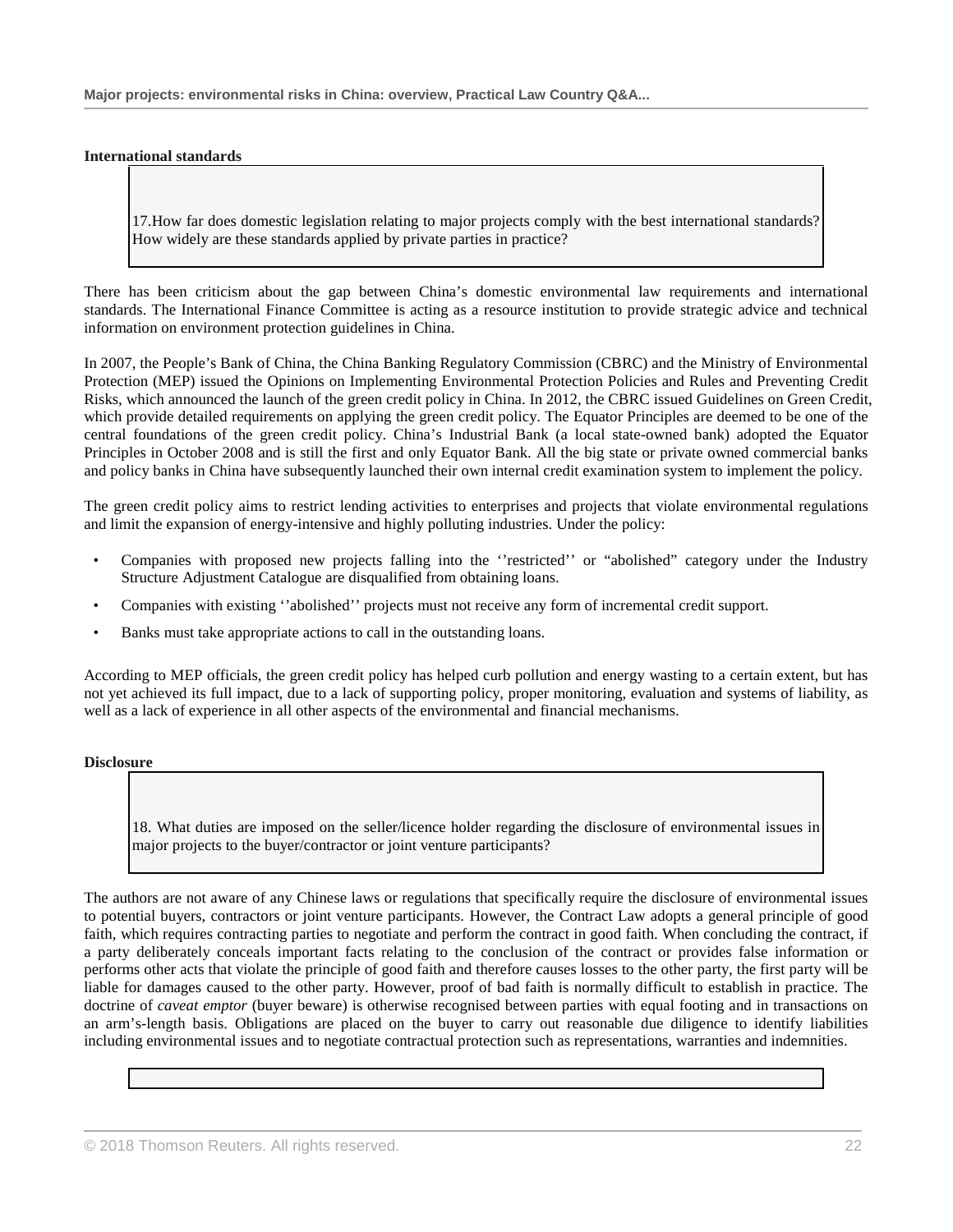19. To what extent is corporate reporting on environmental matters in major projects mandatory?

In addition to the environmental compliance obligations set out above (including conducting EIAs, applying for discharge permits and paying for discharge levies), enterprises and institutions must also disclose environmental information on (*Administrative Measures for Contingent Responses to Environmental Emergencies*):

- The prevention of environmental risk.
- Emergency plans.
- The occurrence and processing of environmental emergencies.
- Complying with rectification requests.

In 2014, the Ministry of Environmental Protection issued Measures for the Disclosure of Environmental Information by Enterprises and Institutions. These measures provided that enterprises and institutions should be included in the list of key pollutant-discharge units under certain circumstances (for example, if they have experienced large or more serious environmental emergencies, or they have caused significant social impact due to environmental pollution issues within the last three years). Therefore key pollutant-discharge units must disclose:

- Basic information, such as the name and organisation code.
- Information on pollutant discharge.
- The construction and operation of pollution prevention and control facilities.
- Information on the environmental impact assessment of the construction project and other environmental protection administrative licences.
- Contingency plans for environmental emergencies.
- Environmental self-monitoring programmes (if the units are included in list of state key monitoring enterprises).

The above provisions can apply *mutatis mutandis* to the disclosure of environmental information by enterprises and institutions other than key pollutant-discharging units.

In addition, under the Environment Protection Law and Air Pollution Prevention Law, when there is an environmental incident, the polluter must notify the residents that may be affected in a timely manner. However, some specific laws, such as the Water Pollution Prevention Law and the Environmental Noise Pollution Prevention Law, do not include such provisions.

The above does not include any analysis of relevant stock exchange requirements in China or elsewhere.

20. Must corporate entities and/or regulators or other public authorities disclose environmental information in major projects to third parties or the public?

Competent departments of environmental protection administration at both national and local levels must regularly issue bulletins on environmental situations (*Environmental Protection Law*). Similar provisions are also included in sectoral laws such as the Air Pollution Prevention Law, the Water Pollution Prevention Law and the Marine Environment Protection law. In accordance with this requirement, the Ministry of Environmental Protection (MEP) and the environmental protection bureaus must provide information about the state of the environment in a variety of forms, including state of the environment reports, bulletins, brochures and news releases.

In 2007, the MEP also adopted the Trial Measures on the Disclosure of Environmental-Related Information. These measures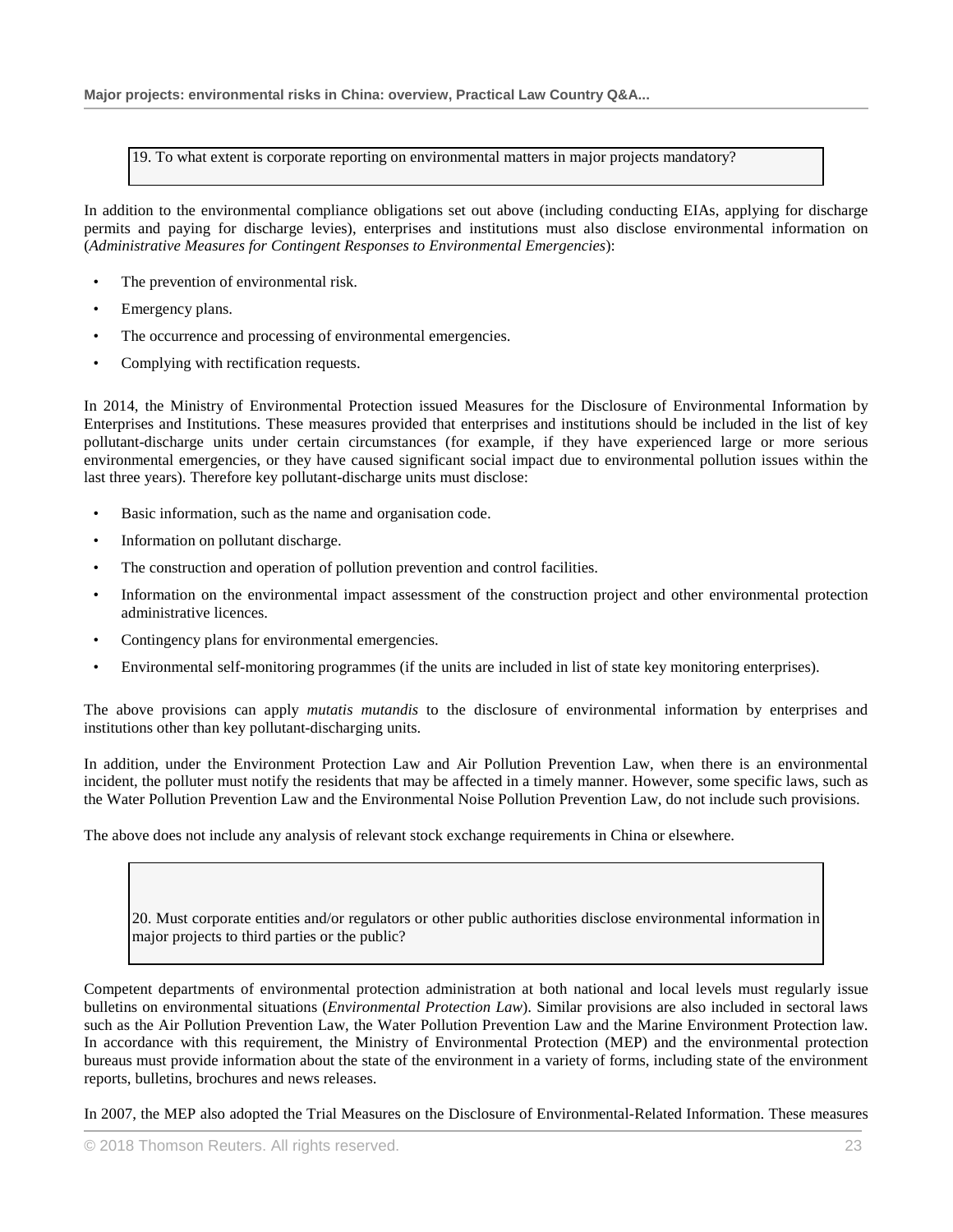provide that citizens and private companies can request environmental-related information from public authorities. The scope of disclosure is broad and includes environmental planning, statistics, discharge levels of major pollutants, as well as the type, volume and disposal of solid waste produced in medium to large cities. Public authorities must:

- Adopt environmental emergency plans.
- Disseminate information on administrative procedures.
- Publish and update a list of companies whose emission of pollutants exceeds the national or local emission standards.

For information disclosure by corporate entities, see *Question 19*.

# **The regulatory authorities**

**Ministry of Environmental Protection** No. 115 Xizhimen Nanxiaojie, Xicheng District, Beijing

**T** 010-66556114

**E** advice@mep.gov.cn

**W** www.mep.gov.cn/

**National Energy Administration** No. 38 Yuetan Nanjie, Xicheng District, Beijing

**E** nea@nea.gov.cn

**W** www.nea.gov.cn/

**State Oceanic Administration** No. 1 Fuxingmenwai Dajie, Xicheng District, Beijing

**T** 010-68032211

**W** www.soa.gov.cn/

**Bureau of Fishery of the Ministry of Agriculture** No.11 Nongzhan Nanli, Chaoyang District, Beijing

**W** www.yyj.moa.gov.cn/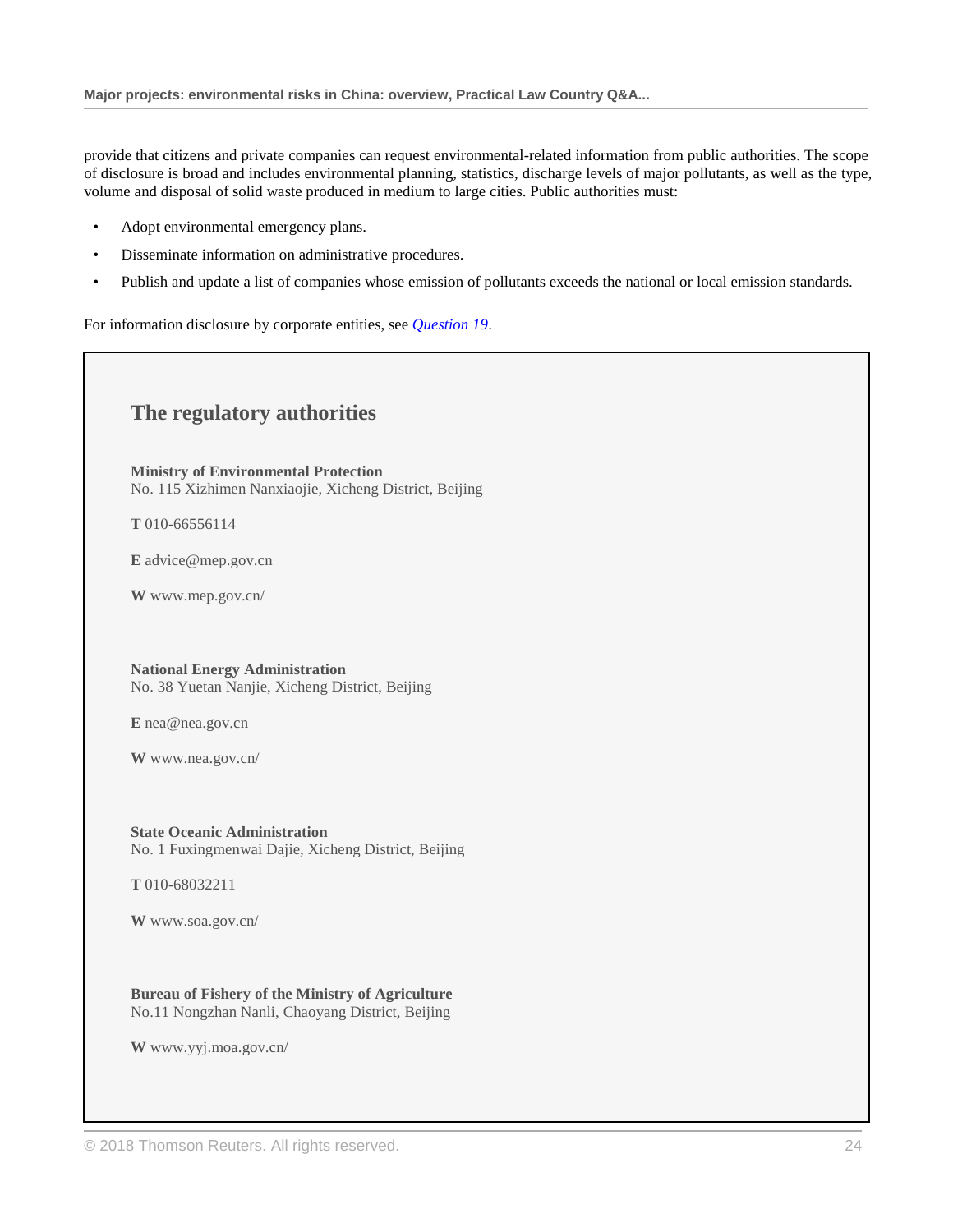**Ministry of Transport** No. 11 Jianguomennei Dajie, Beijing

**T** 010-65292114

**W** www.moc.gov.cn/

**State Administration of Work Safety** No. 21 Hepingli Beijie, Beijing

**T** 010- 64463685

**E** wzbj@chinasafety.gov.cn

**W** www.chinasafety.gov.cn/

**National Nuclear Safety Administration** No. 115 Xizhimen Nanxiaojie, Xicheng District, Beijing

**W** http://nnsa.mep.gov.cn**/**

**National Development and Reform Commission** No. 38 Yuetan Nanjie, Xicheng District, Beijing

**W** www.sdpc.gov.cn/

# **Contributor profiles**

**Monica Sun, Partner**

**Herbert Smith Freehills**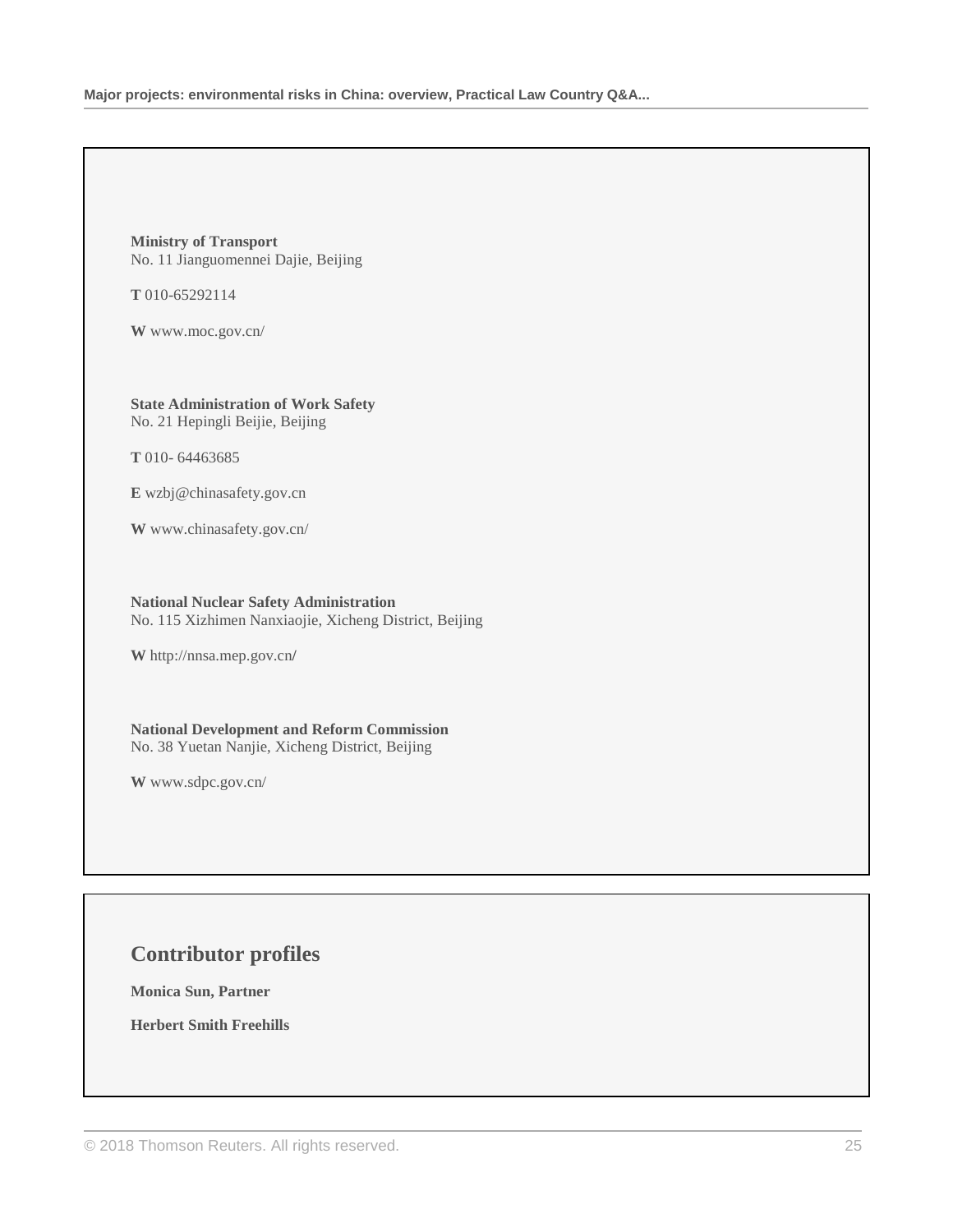

### **T** +86 10 6535 5122 **E** *[monica.sun@hsf.com](mailto:monica.sun@hsf.com)* **W** *[www.herbertsmithfreehills.com](http://www.herbertsmithfreehills.com/)*

**Professional qualifications.** New York, Attorney; China, Attorney

**Areas of practice.** Project development and project finance; M&A; joint venture; private equity investment; corporate and corporate finance.

**Non-professional qualifications.** LLM, Harvard University School of Law; LLM and Bachelor of Laws, Peking University Law School

#### **Recent transactions**

- Advising a confidential client in relation to environmental liability regimes in the oil and gas sector in China.
- Advising Edison SpA on various Clean Development Mechanism (CDM) projects in China.
- Advising HSBC and Standard Chartered Bank as joint lead arrangers on a US\$100 million secured borrowing base facility to fund the development and operation of the Panzhuang coalbed methane (CBM) block in China.
- Advising Sirius (a CNPC and Shell JV) on the legal matters in its daily operations in China.
- Advising Goldman Sachs in relation to the private equity investment in Guangdong Weihua Corporation, a forestry product processing company.
- Advising Talpa Beheer B.V. on its US\$27.5 million investment in Universal Display Technology (Jilin), an equity joint venture in China.

#### **Languages.** Mandarin, English

#### **Publications**

• *Chapter 5, The Energy Regulation and Markets Review, June 2015*.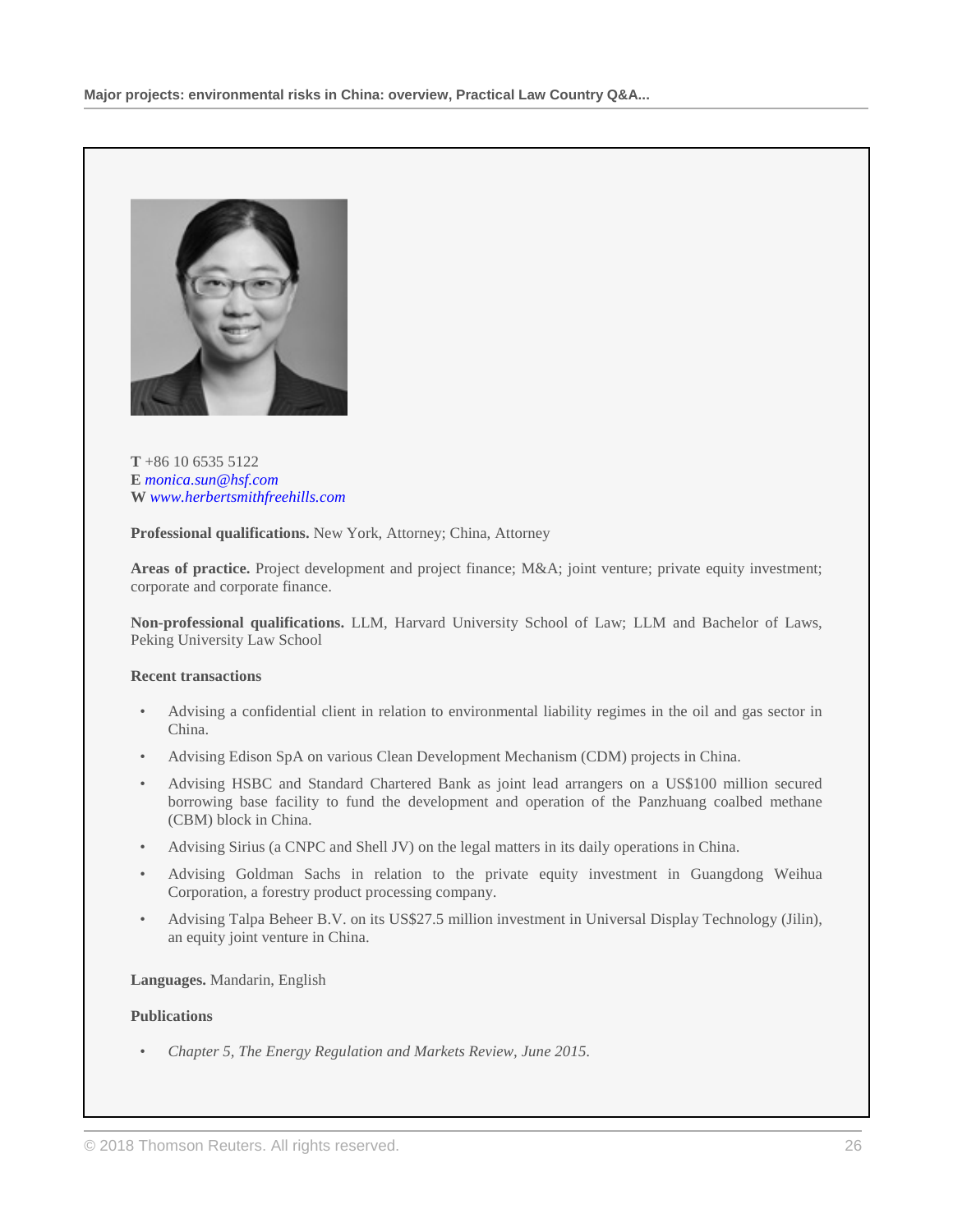- *Shale Gas in China: Regulatory Framework and Opportunities for Foreign Investors, Bloomberg BNA, 18 March 2014*.
- *The Evolution of China's M&A Strategy, Natural Gas Daily, Volume 3 Issue 163, 23 August 2013*.
- *Going Outbound: What private companies can learn from SOEs, China Law & Practice, Issue May/June 2013*.
- *Environmental Risks for Major Projects: China Chapter, European Lawyer Reference, 1st Edition 2012*.

### **[Jie Li, Associate](http://uk.practicallaw.thomsonreuters.com/Link/Document/Blob/I53648ddc086011e798dc8b09b4f043e0.png?targetType=inline&originationContext=document&vr=3.0&rs=PLUK1.0&transitionType=DocumentImage&contextData=(sc.Search))**



# **Herbert Smith Freehills**

**T** +86 10 6535 5013 **E** *[jie.li@hsf.com](mailto:jie.li@hsf.com)* **W** *[www.herbertsmithfreehills.com](http://www.herbertsmithfreehills.com/)*

**Professional qualifications.** New York, Attorney; China, Attorney

**Areas of practice.** M&A; project development and project finance; foreign direct investment in China.

**Non-professional qualifications.** LLM, Columbia Law School; LLM and Bachelor of Laws, Peking University Law School

# **Recent transactions**

- Advising a confidential client on the PRC environmental liability regime in relation to its oil and gas operation.
- Advising a confidential client on the PRC regulatory environment for investment in the oil and gas sector.
- Advising Sirius (a joint venture between CNPC and Shell) on legal matters related to its daily operations in China.
- Advising a confidential client in relation to the refinancing of a project with underlying unconventional